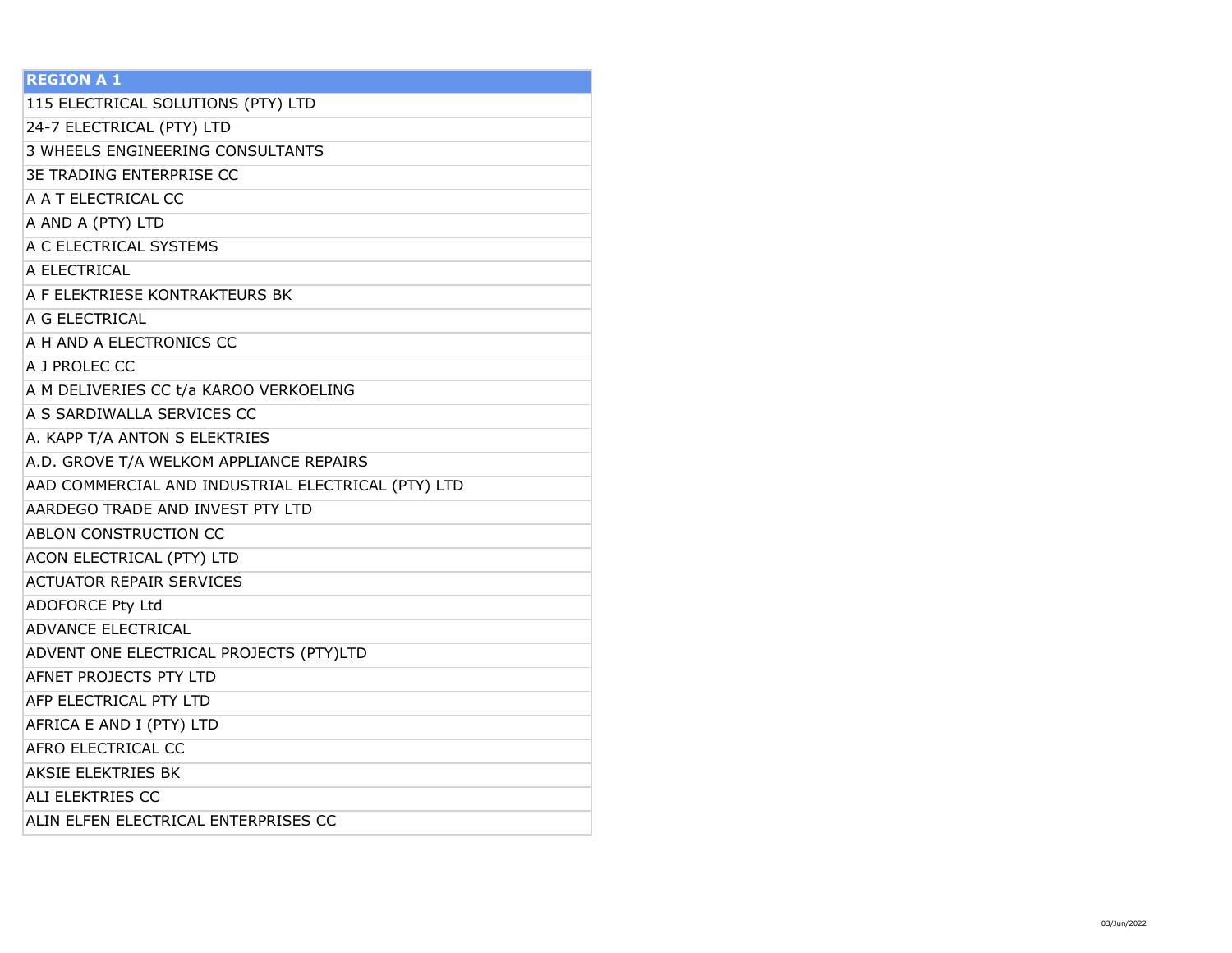| ALITE ELECTRICAL CC                              |
|--------------------------------------------------|
| ALTRE ELECTRICAL Pty Ltd                         |
| AMANCO ELECTRICAL CC                             |
| AMBIDEXTRIE TRADING CC T/A ELECTRI COR ELEKTRIES |
| AMP PROJECTS CC                                  |
| AMPLICITY ELECTRICAL (PTY) LTD                   |
| AMPSURE (PTY) LTD                                |
| AMT PLACEMENT SERVICES (PTY) LTD                 |
| ANDRE ELS ENGINEERING                            |
| ANOYOLO ELECTRICAL                               |
| <b>ANRIA ELEKTRIES BK</b>                        |
| ANY ELECTRICAL (PTY) LTD                         |
| APRI SIXTEEN INVESTMENT                          |
| AQUA COOLING CC                                  |
| AQUA TELECOMS CC                                 |
| <b>ARMONA ELECTRICAL</b>                         |
| <b>ART ELECTRICAL</b>                            |
| ARTIC TECHNOLOGIES BK H/A                        |
| AS AUTOMATION SOLUTIONS                          |
| <b>ASCENG PTY LTD</b>                            |
| <b>ASHLECT CC</b>                                |
| ASL ELECTRICAL (PTY) LTD                         |
| A-TEAM COOLING (PTY) LTD                         |
| AUREUS ELEKTRIESE EN BOU KONTRAKTEURS BK         |
| AUREX CONSTRUCTORS (PTY) LTD                     |
| AUTO COMMS AND CONTROL CC                        |
| AYAMA ENGINEERING (PTY) LTD                      |
| B AND C SERVICES T/A B AND C SERVICES            |
| <b>B AND J MAINTANANCE CC</b>                    |
| <b>B AND R ELECTRICAL</b>                        |
| B AND W INSTRUMENTATION AND ELECTRICAL PTY LTD   |
| <b>B B ELECTRICAL T/A BB ELECTRICAL</b>          |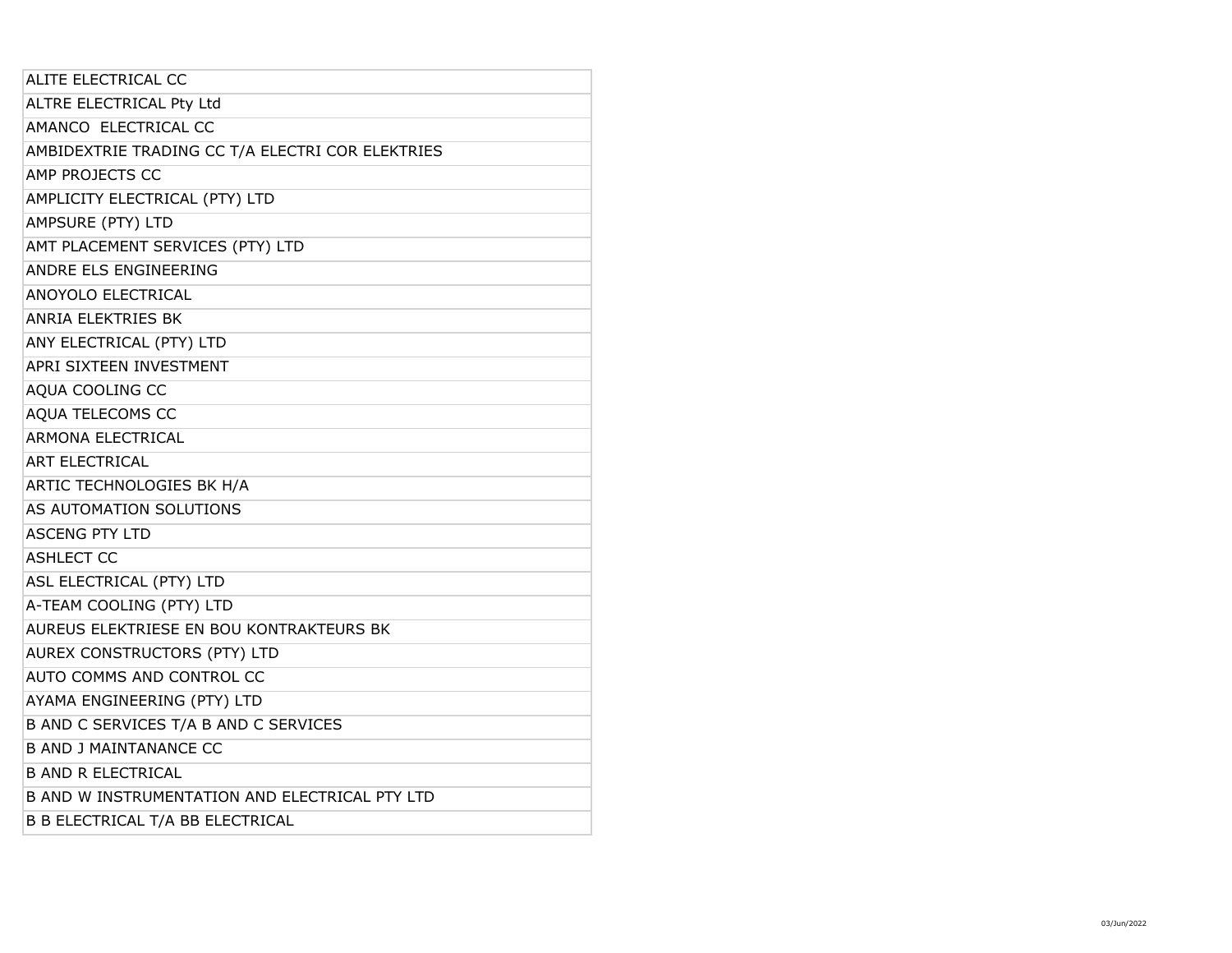| <b>B M ELECTRICAL AND SECURITY CC</b>          |
|------------------------------------------------|
| B.J.P. VAN DER WALT T/A HOOPSTAD ELEKTRIES     |
| <b>BAFANA BAFANA ELEKTRIES</b>                 |
| BAITSEANAPE ELECTRICAL SERVICES CC             |
| <b>BARRYS ELECTRICAL</b>                       |
| <b>BATHABI ELECTRICAL PTY LTD</b>              |
| BATHO PHELE INDUSTRIAL TECHNOLOGY              |
| BECKETTS ELECTRICAL CC                         |
| <b>BELO TRANSACT (PTY) LTD</b>                 |
| BENKO-LEC KONSTRUKSIE AND ELEKTRIES (PTY) LTD  |
| BENTON ELECTRICAL SERVICES CC                  |
| <b>BERMA ELEKTRIES BK</b>                      |
| BERTOSPACE PTY LTD T/A BLOEMFONTEIN ELECTRICAL |
| BETHLEHEM ARMATURE REWINDERS (Pty) Ltd         |
| BETHLEHEM HERSTELWERKE (Pty) Ltd               |
| BILA CIVIL CONTRACTORS(PTY) LTD8               |
| BLAIZEPOINT TRADING 176 CC                     |
|                                                |
| <b>BLITZ ELECT</b>                             |
| BLOEM ECOLEC (PTY) LTD                         |
| BLOEM SPARK ELECTRICAl pty Itd                 |
| BLOEM TECH (PTY) LTD                           |
| BLOEMFONTEIN SWIFT ELEKTRIES (PTY) LTD         |
| <b>BLOMS ELECTRICAL</b>                        |
| BMK ELECTRICAL CC                              |
| BOHLABELEA SYSTEMS(PTY)LTD                     |
| BOTHAVILLE ELEKTRIESE KONTRAKTEURS BK          |
| BOTHONI TRADING AND PROJECTS CC                |
| BOTSEPEHI ELECTRICAL PTY LTD                   |
| <b>B-POWFR</b>                                 |
| BRAINWAVE PROJECTS 1436 CC                     |
| <b>BRIGHT LITE ELECTRICAL</b>                  |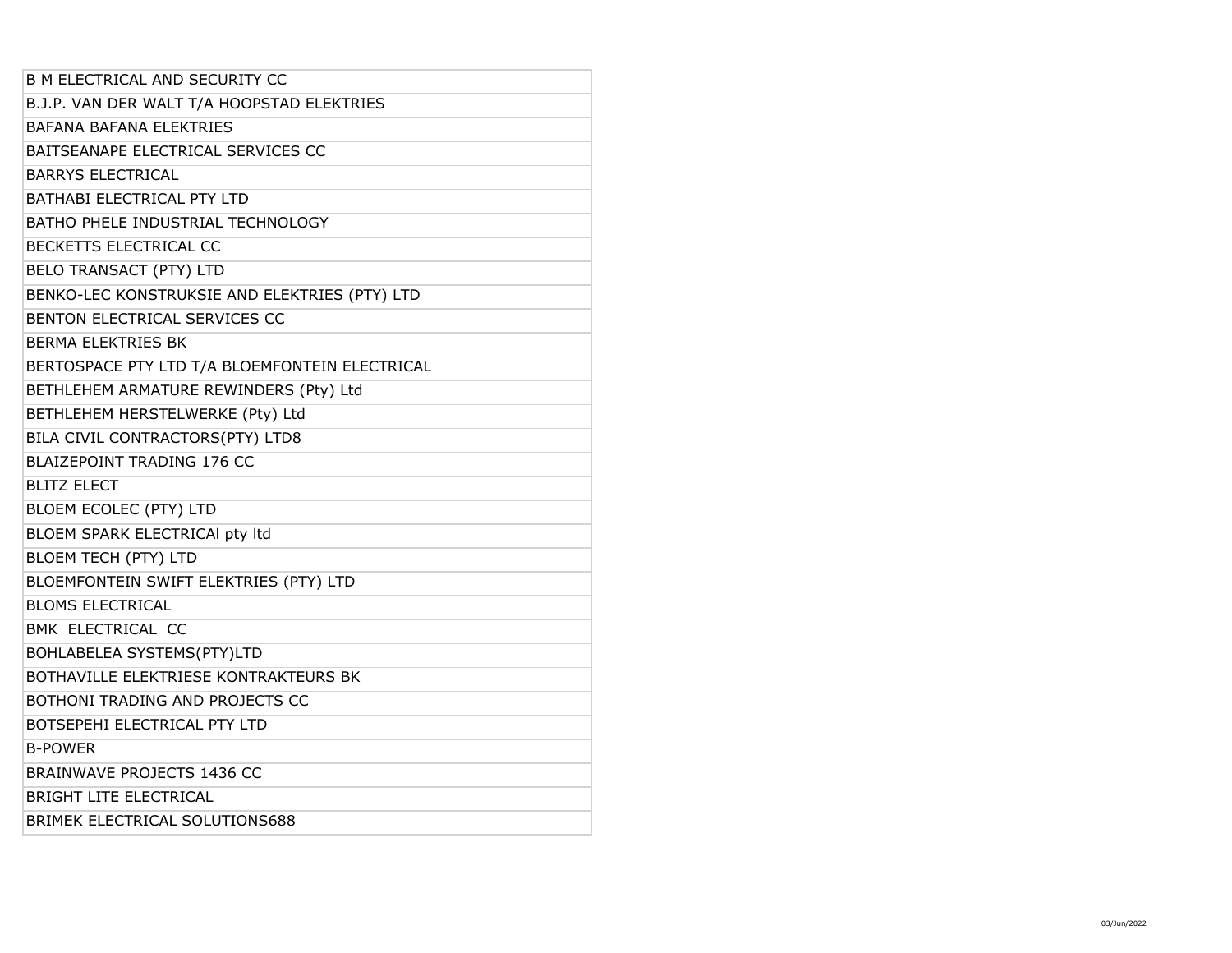| BRITESPARK ELECTRICAL (PTY) LTD               |
|-----------------------------------------------|
| <b>BRONKS ELECTRICAL PTY LTD</b>              |
| <b>BROOKS ELEKTRIES (PTY) LTD</b>             |
| BROTHERS UNITED CONSTUCTION (PTY)LTD          |
| <b>BRUWERS ELECT</b>                          |
| <b>BRUWERS ELECTRICAL</b>                     |
| BSM ENGINEERING CONSORTIUM (PTY)LTD           |
| BT. SOUTHERN STAR (PTY) LTD                   |
| BTS REVENUE ASSURANCE PTY LTD                 |
| <b>BUL SE ELEKTRIESE WERKE BK</b>             |
| BUSSYNET ADVANCED TRADING (PTY) LTD           |
| <b>BVELELA ENGINEERING CC</b>                 |
| C A T SAGE ELECTRICAL (PTY) LTD               |
| C AND I ELECTRICAL (PTY) LTD                  |
| C AND L WHOLESALE ENTERPRISES CC              |
| C CAM ELECTRICAL CC                           |
| C G ELECTRICAL                                |
| C J THERON REF AND ELECT                      |
| C M I T ELECTRICAL CONTRACTORS CC             |
| C V L ELECTRICAL CC                           |
| C W L ELECTRICAL                              |
| C. GOUWS T/A MEGA WATT ELEKTRIESE KONTRAKTEUR |
| C. POTGIETER T/A LIGHTMAN                     |
| CABLE JOINTS AND MINING SUPPLIERS (PTY) LTD   |
| CALANDRIA LABOUR (PTY) LTD                    |
| CALVARY ENTERPRISE CC                         |
| CAMI ELECTRICAL CC                            |
| CANAAN GENERRAL ELECT CONTR                   |
| CANDI LA VIE 833 PTY LTD                      |
| CAPSTONE ELECT C C                            |
| <b>CASSIDY SOLUTIONS CC</b>                   |
| CD ELECTRICAL ENGINEERING (PTY) LTD           |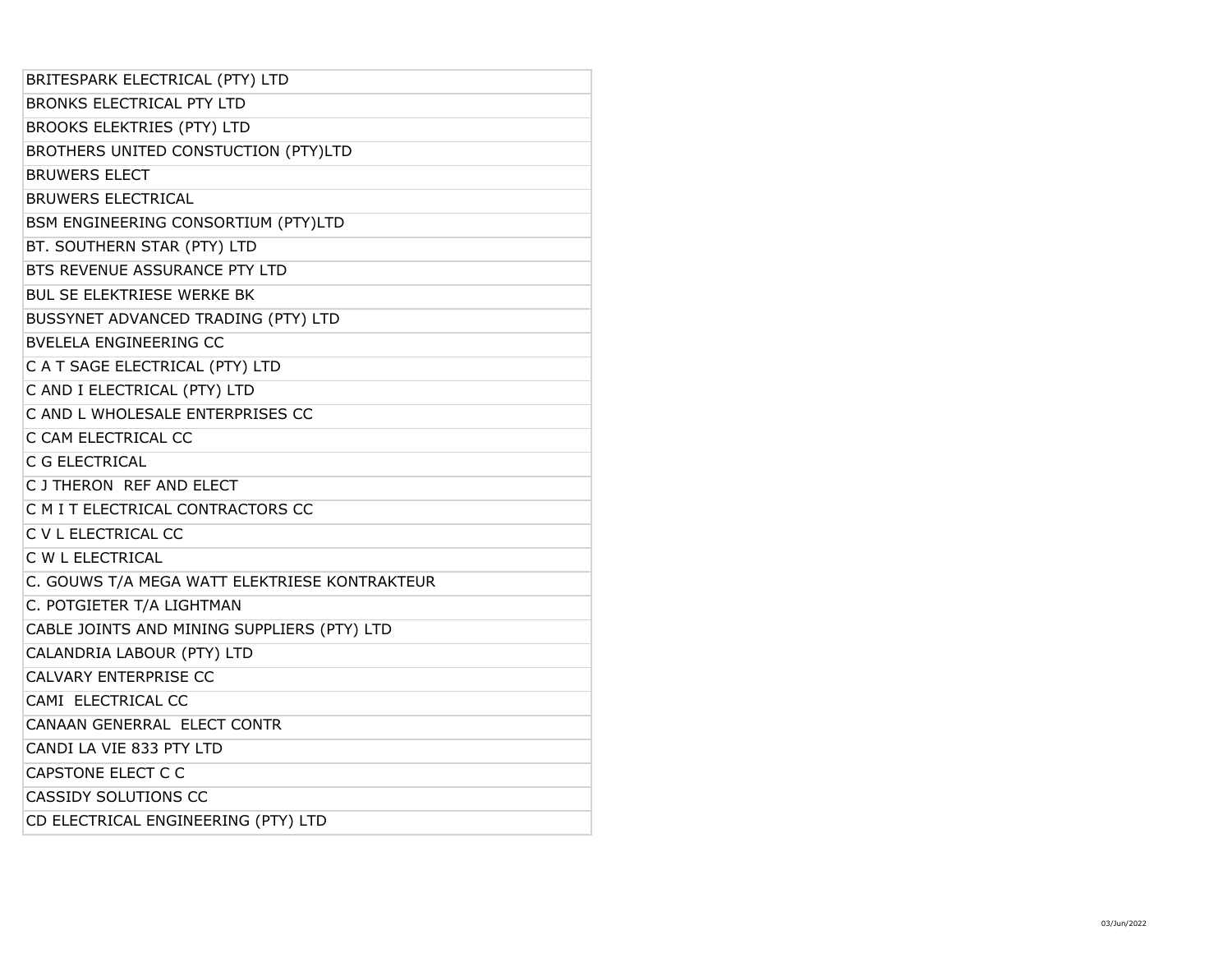| CENTRELEC CC                                      |
|---------------------------------------------------|
| CHARLES ELECTRICAL SERVICES CC                    |
| CHM ELECTRICAL AND CONSTRUCTION (PTY) LTD         |
| CHRISTODOULOU ELECTRICAL AND MEC ENTERPRISES      |
| <b>CILLIERS BUSINESS TRUST</b>                    |
| <b>CITY ELECTRICAL</b>                            |
| <b>CLARON ENGINEERING CC</b>                      |
| COGILL ELECTRICAL                                 |
| COGLA ELECTRICAL                                  |
| COHEN ADVANCED ELECTRICAL TRUST                   |
| CONFIDENCE SOLUTIONS PTY LTD                      |
| <b>CONLI TURNKEY PROJECTS</b>                     |
| CONTROL POWER ELECTRICAL CC                       |
| <b>CONTROLLED POWER TRUST</b>                     |
| <b>COOKS ELECTRICAL</b>                           |
| COOL IT CONSULTING PTY LTD                        |
| COOLCARE REFRIGIRATION AND ELECTRICAL INSTALLATIO |
| <b>CORCOMM ELEKTRONIES BK</b>                     |
| COSWOOD SERVICES CC                               |
| <b>COZEY SWITCHBOARD CONTRACTORS</b>              |
| CR ELECTRICAL CONTRACTORS (PTY) LTD               |
| CSG RESOURCING PTY LTD                            |
| <b>CURRENT CONNECTIONS (PTY) LTD</b>              |
| <b>D AND A ELECTRICAL CC</b>                      |
| D AND D GROUP OF COMPANIES                        |
| <b>D AND R ELECTRICAL</b>                         |
| D B CONTRACTING NORTH CC                          |
| <b>D B FLASH ELECTRICAL CC60</b>                  |
| <b>D D ELECTRICAL</b>                             |
| D T INDUSTRIAL ELECTRICAL ENTERPRISES             |
| D. DANIELL T/A DENNIS ELEKTRIESE KONTRAKTEURS     |
| D.A FOUCHE H/A EXCEL ELECTRICAL                   |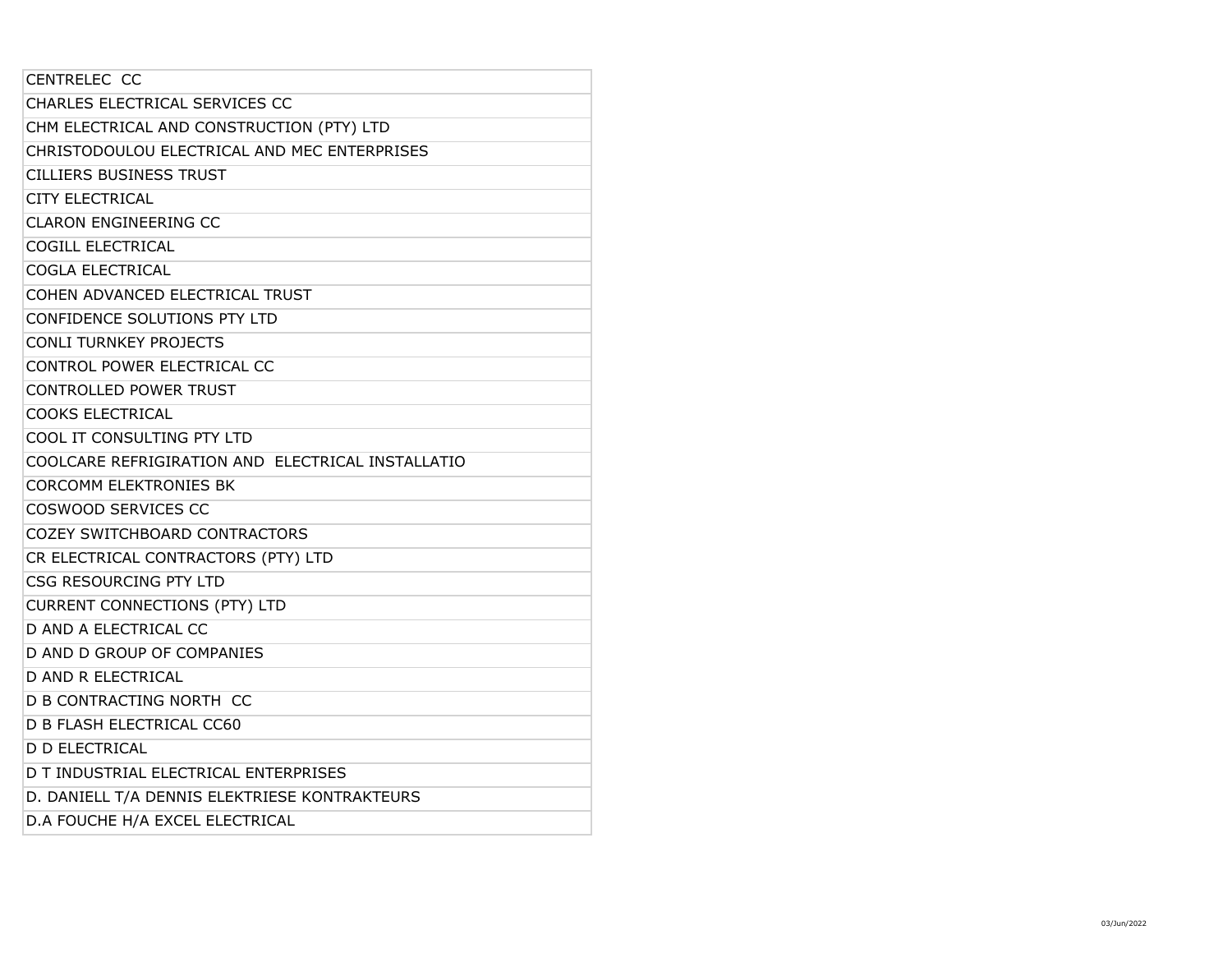| D.N.H JANSE VAN VUUREN H/A FIRES ELEKTRIES |
|--------------------------------------------|
| DANIELSKUIL ELECTRICAL BK                  |
| DARRYL S ELECTRICAL CC                     |
| DAVE CLARKE ELECTRICAL CC                  |
| DAY TO DAY ELECTRICAL CC                   |
| DC 10 ELECTRICAL CONSTRUCTION CC           |
| DE AAR ENGINE RECONDITIONERS C/C           |
| DE JAGER ELECTRICAL AND MAINTENANCE        |
| DE VRIES ELECT                             |
| DE WITS INSTALLERS BK                      |
| DEL ELECTRICAL GROUP (Pty) Ltd             |
| DELRIET ELECTRICAL CC                      |
| DEOSTER ELECTRICAL (PTY) LTD               |
| DGT POWER SYSTEMS BK                       |
| DIESEL INNOVATIONS                         |
| <b>DIRABOTLE PROJECTS</b>                  |
| DISTINCTIVE GROUP (PTY)LTD                 |
| DJA ELECTRICAL (PTY)LTD                    |
| DMK ELECTRICAL (PTY) LTD                   |
| DOKGORO TRADING AND PROJECTS CC            |
| DOLFIT ELECTRICAL CC                       |
| <b>DOUBLE STAR TRADING 511</b>             |
| DOUG FOX ELECTRICAL CC                     |
| DOUGLAS ELECTRO COOL BK                    |
| DREYVILLE ELECTRICAL BK                    |
| <b>DRICON TRADING 43 CC</b>                |
| DRIES REFRIGERATION BK                     |
| DUO POWER SOLUTIONS PTY LTD                |
| DURPRO WORKFORCE SOLUTIONS (PTY) LTD       |
| E AND I CONTROL TECHNOLOGIES CC            |
| E C ENGINEERING AND ELECT                  |
| E K CHAMBERS CC                            |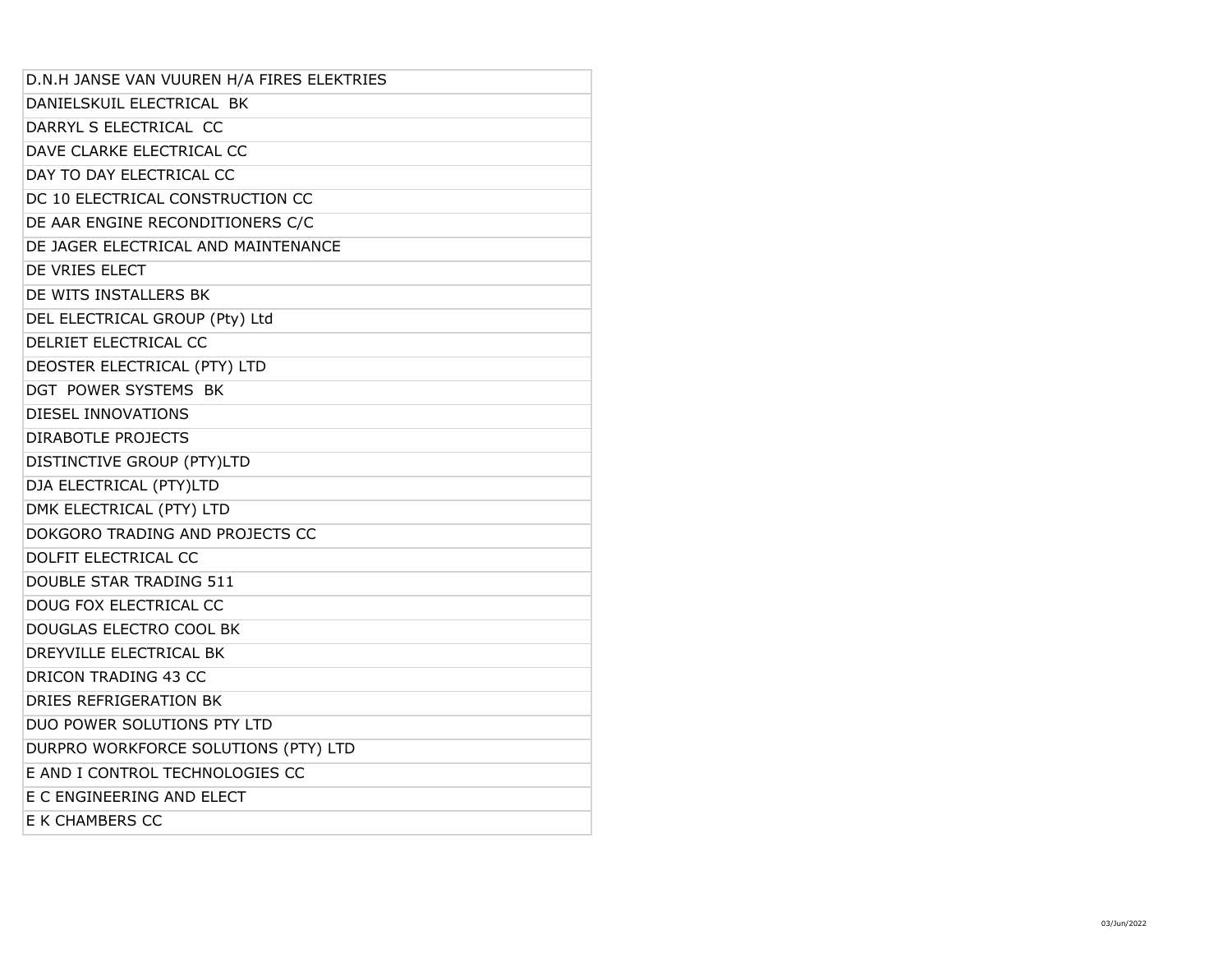| E S ELECTRICAL CC                          |  |
|--------------------------------------------|--|
| E W C ELECTRICAL PTY LTD                   |  |
| E.D ELECTRICAL CONTRACTORS PTY             |  |
| <b>E.E.S PROJECTS PTY LTD</b>              |  |
| EAST OF EDEN TRADING 227 BK                |  |
| ECET ELECTRICAL(PTY)LTD                    |  |
| ECO AMPS (Pty) Ltd                         |  |
| EDDIES ELECTRICAL SERVICES CC              |  |
| EDDYS ELECTRICAL00681                      |  |
| EDISON POWER GAUTENG PTY LTD               |  |
| EINSTEIN ELECTRICAL ENTERPRISES CC         |  |
| <b>ELCO ELECT</b>                          |  |
| ELECDOC ELECTRICAL SERVICES                |  |
| ELECT ASSURE SOUTH AFRICA(PTY)LTDP         |  |
| ELECTCON ELECTRICAL CONTRACTORS CC         |  |
| ELECTRIC 2000 PTY LTD                      |  |
| ELECTRIC CAMUNA CC                         |  |
| <b>ELECTRIC CARE</b>                       |  |
| <b>ELECTRIC MAC</b>                        |  |
| <b>ELECTRIC MAN</b>                        |  |
| ELECTRIC MOTOR SYSTEMS CC                  |  |
| <b>ELECTRIC WORLD</b>                      |  |
| ELECTRICAL AND MECHANICAL CONSTRUCTION CC  |  |
| ELECTRICAL EXPECTATIONS CC                 |  |
| ELECTRICAL POWER PROVIDERS                 |  |
| ELECTRICAL TESTING SERVICES (PTY) LTD      |  |
| <b>ELECTRISOL Pty Ltd</b>                  |  |
| ELECTRO DOC SERVICES (PTY) LTD             |  |
| <b>ELECTRO LITE</b>                        |  |
| ELECTRO MAN PROJECTS (PTY) LTD             |  |
| <b>ELECTRO SPEC PTY LTD</b>                |  |
| ELECTRODE ELECTRICAL CONTRACTORS (PTY) LTD |  |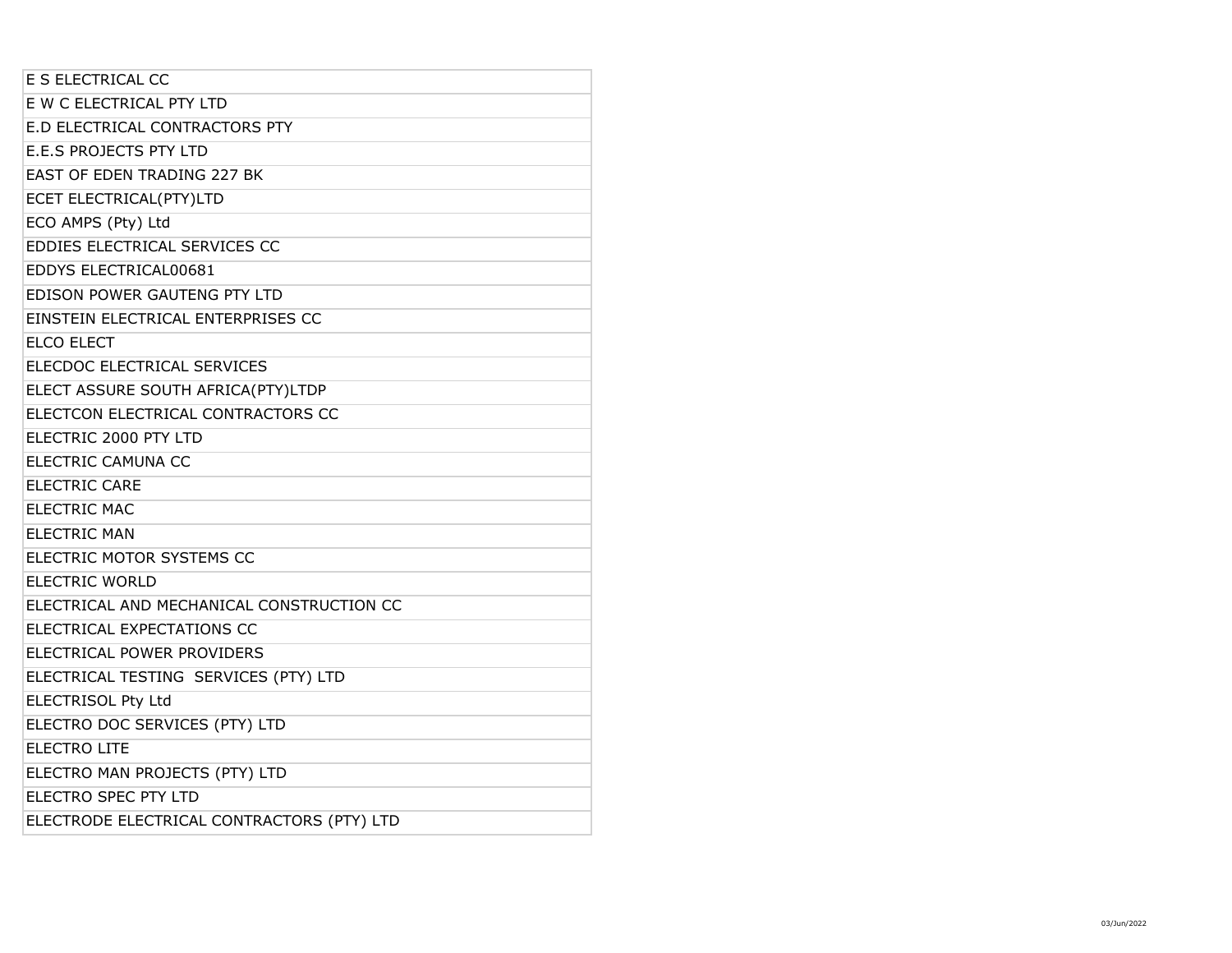| ELECTROFLEX (PTY) LTD                   |
|-----------------------------------------|
| ELECTROLINE ELECTRICAL CONTRACTORS      |
| <b>ELECTROMECH CC</b>                   |
| ELECTROVAC ELECTRICAL CONTRACTORS CC    |
| ELECTROZONE POWER PROJECTS (PTY) LTD    |
| ELEKTRON ELECTRICAL CONTRACTORS Pty Ltd |
| ELEXELL PROJECTS CC                     |
| ELKANA ELECTRICAL (PTY) LTD             |
| ELPACK ELECTRICAL CONTRACTORS           |
| ELS ELEKTRIESE KONTRAKTEURS             |
| ELSTORM CONTRACTORS (PTY) LTD           |
| ELTONATION ELECTRICAL CONTRACTORS CC    |
| <b>EMGS ENGINEERING SERVICES CC</b>     |
| ENGINECO (PTY)LTD                       |
| ENLITEN ELECTRIC (PTY) LTD              |
| ENZANI TECHNOLOGIES (PTY) LTD           |
| ER ELECTRICAL                           |
| EWR CONTRACTING (PTY) LTD               |
| EXTRA MILE ELECTRICAL CC                |
| F A AND J M ELECTRICAL                  |
| F J P ELECTRICAL ENTERPRISES            |
| FAIRLEADS ELECTRICAL CC                 |
| FARADAYS ELECTRICAL (PTY) LTD           |
| FAST WINDERS POSTMASBURG (PTY) LTD      |
| FIRST OPTION ELECTRICAL CC              |
| FLASHTECH ELECTRICAL (PTY) LTD          |
|                                         |
| FLICK ELECTRICAL CC                     |
| FLOREN ELECTRICAL SERVICES CC           |
| <b>FLOW INSTALLATIONS CC</b>            |
| FMX SA INSTALLATIONS (PTY) LTD          |
| FNE PLUMBING AND ELECTRICAL             |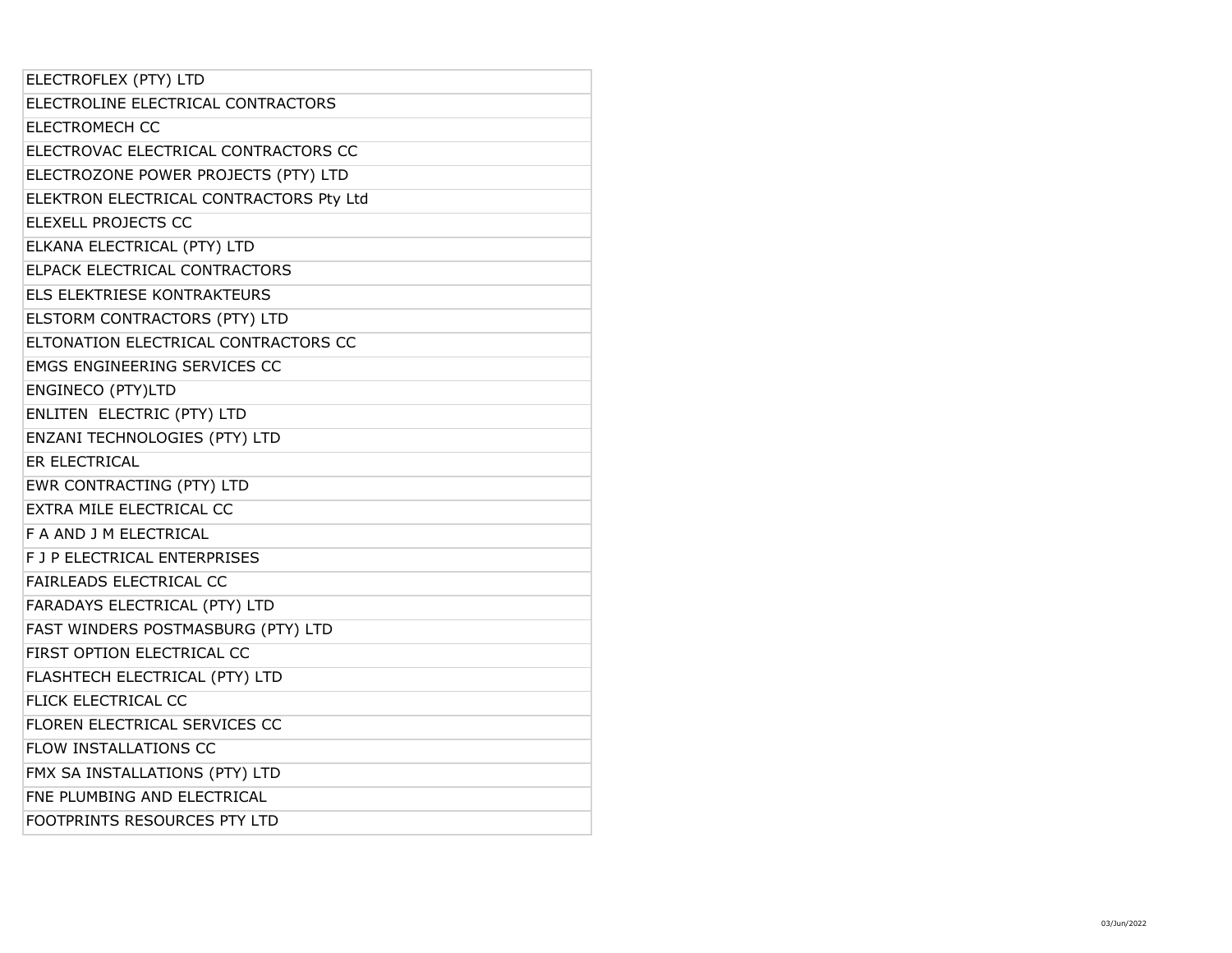| FOURIE AND FOURIE KONTRAKTEURS H/A EMI       |
|----------------------------------------------|
| FRANCIS ELECTRICAL SERVICES                  |
| FRASCO NORTHERN CAPE (PTY) LTD               |
| FREDDYS ELECTRICAL CONTRACTOR                |
| <b>FRELAN ELEKTRIES BK</b>                   |
| FRM HOLDINGS                                 |
| FULLSERVE SERVICE (PTY) LTD                  |
| FUSHIA ELECTRICAL CC                         |
| <b>G B ELECTRICAL</b>                        |
| <b>G J DU TOIT</b>                           |
| <b>G M ELECTRICAL</b>                        |
| <b>G R ELECTRICAL (PTY) LTD</b>              |
| <b>G.L.K ELECTRICAL PTY LTD</b>              |
| G.P VAN DER WALT H/A G.P PROSTAR ELECTRICAL  |
| GA JANEKE T/A GAJ ELEKTRIES                  |
| <b>GAINS ELECTRICAL</b>                      |
| GARY FITTON ELECTRICAL CONTRACTORS           |
| <b>GAVINS ELECTRICAL (PTY) LTD</b>           |
| <b>GAVINS ELECTRICAL (PTY) LTD</b>           |
| GB POWER HOUSE (PTY) LTD                     |
| <b>GBC REFRIGERATION BK</b>                  |
| GE ELECTRICAL CONTRACTORS (PTY) LTD          |
| <b>GEMINI ELECTRICAL AND CONTROL SYSTEMS</b> |
| <b>GEMINI ELECTRICAL CC</b>                  |
| <b>GENELEC AFRICA</b>                        |
| GENESIS MANPOWER ADMINISTRATORS (PTY)LTD     |
| <b>GEN-SERV (PTY) LTD</b>                    |
| <b>GERALD SMITH</b>                          |
| <b>GETAWAY ELECTRICAL CONTRACTORS</b>        |
| GIBELA TRADING AND INVESTING 1223 CC         |
| GIRMAN THANDINKOSI TRADING (PTY) LTD         |
| <b>GLOSS TECHNICAL SERVICES CC</b>           |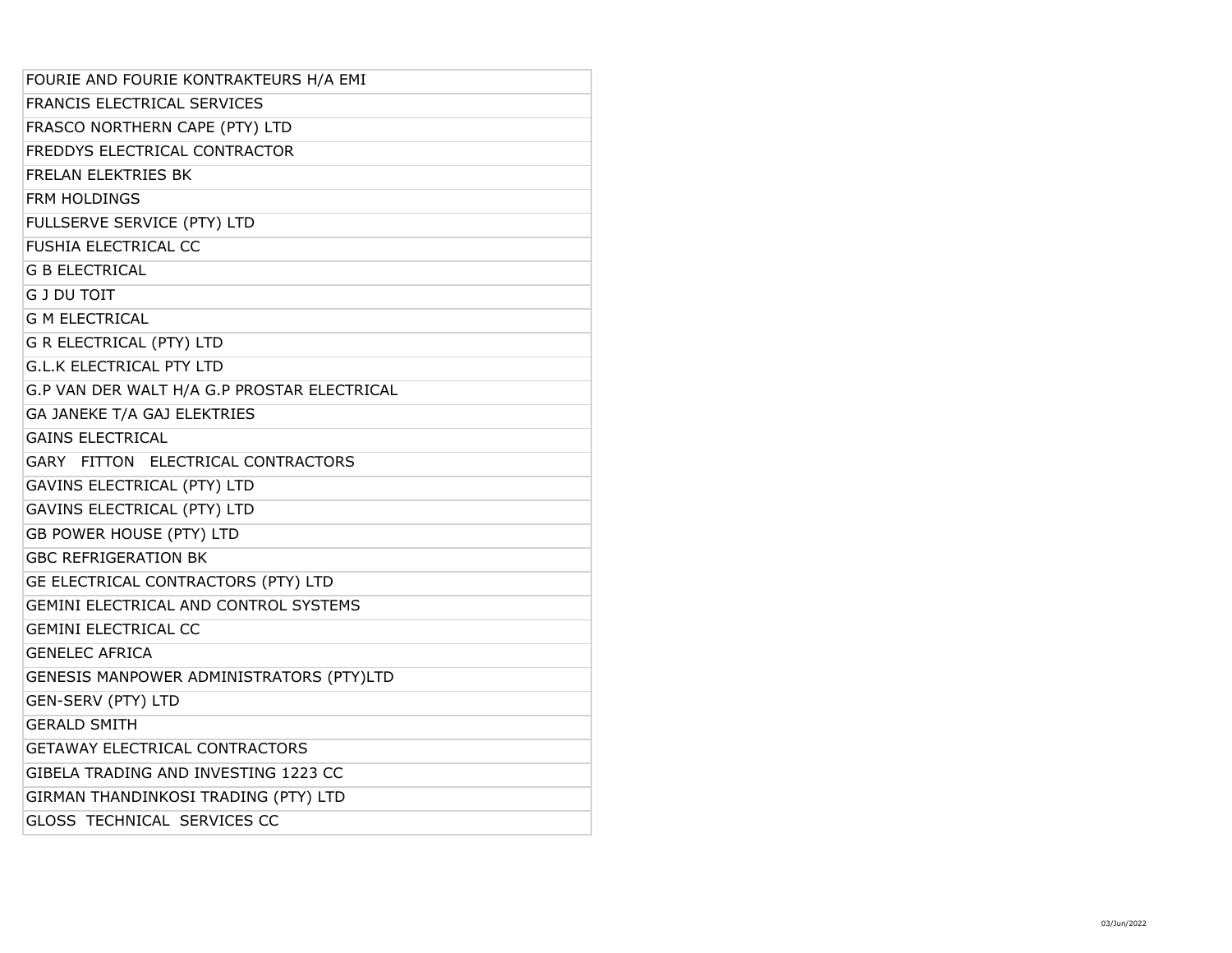| GODISANG ELECTRICAL AND CONSTRUCTION (PTY) LTD    |
|---------------------------------------------------|
| GOHITILE PROJECT MANAGEMENT                       |
| GOLDEN ELECTRICAL CONCEPTS (PTY) LTD              |
| GOLDFIELDS ARMATURE WINDERS (PTY) LTD             |
| GORDONIA VERKOELINGS DIENSTE BK- KAKAMAS          |
| GORDONIA VERKOELINGSDIENSTE B K UPINGTON          |
| <b>GPA ELITE (PTY) LTD</b>                        |
| <b>GREENRO SOLUTIONS (PTY) LTD</b>                |
| GRIDBOW ENGINEERS AND TECHNICAL SERVICES          |
| <b>GRIDSURGE PROJECTS (PTY) LTD</b>               |
| GRITSOL (Pty) Ltd                                 |
| GYROTRON PROJECTS Pty Ltd                         |
| H AND L V ELECTRICAL SERVICES                     |
| H AND S ELEKTRIESE DIENSTE                        |
| <b>H R KRUGER ELEKTRIES BK</b>                    |
| HACKNERS OFFICIATING SERVICES CC                  |
| HANLEC ELECTRICAL                                 |
| HBC CONSTRUCTION PTY LTD                          |
| HEIDELBERG ELECTRICAL                             |
| HELLENIC ELECTRICAL CC                            |
| HENCOR ELECTRICAL (Pty) Ltd                       |
| HENDRIKSZ ELEKTRIES CC H/A ELECTRO AFRICA         |
| HENNAL AIRCONDITIONING SERVICES                   |
| HENQUE 4038 CC                                    |
| <b>HESTRA (PTY) LTD</b>                           |
| HEYNS BROS ELECTRICAL                             |
| HIS BAYCO CONSTRUCTION AND SUPPLIES CC            |
| HJ VAN ZYL AND AH VISSER T/A VAN ZYL KONTRAKTEURS |
| HO HIP ELECTRICAL CC                              |
| HOLOBYE TRADING 2 (PTY) LTD                       |
| HOMESTEAD ELECTRICAL                              |
| HOPE ELECTRICAL SERVICES CC                       |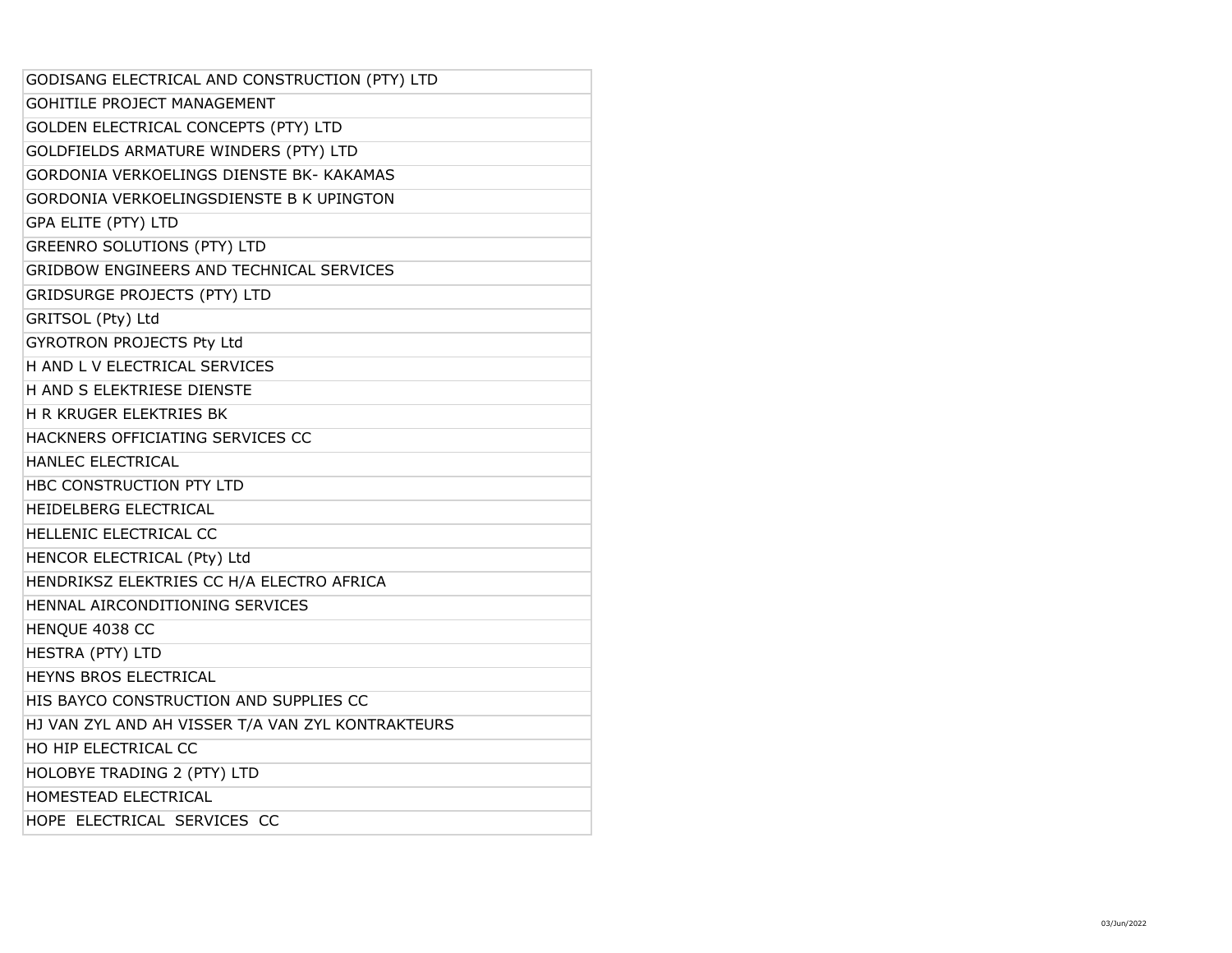| <b>IBERSOL BUILDING PROJECTS</b>                   |
|----------------------------------------------------|
| ICS TRADING SA (PTY) LTD                           |
| IKAGENG ELECTRICAL CONTRACTORS 1 Pty Ltd           |
| IKHEPHU AIR BK T/A IKHEPHU AIR                     |
| ILAN MILLER ELECTRICAL (PTY) LTD                   |
| IMBAWULA TECHNICAL SERVICES AND SUPPLIERS GROUP    |
| <b>IMPELA ELECTRICAL</b>                           |
| IMPERIAL ELECTRICAL CC                             |
| IMPROPOWER ENERGY MANAGEMENT C/C                   |
| <b>IND-LITE</b>                                    |
| <b>INEX ELECTRICAL</b>                             |
| <b>INLAND HVAC PTY LTD</b>                         |
| INLAND REFRIGERATION AND AIRCONDITIONING (PTY) LTD |
| INLAND REFRIGERATION AND AIRCONDITIONING PTY LTD ( |
| <b>INTERACTIVE BCE PTY LTD</b>                     |
| INTERNATIONAL TRADE AND COMMODITIES 2312 CC        |
| <b>IPEC SYSTEMS CC</b>                             |
| ISOPAT ENGINEERING CC                              |
| IYAZAMA TRADING ENTERPRISE                         |
| J AND B MECHANICAL BK                              |
| J AND J CABLE JOINTING CC                          |
| J C ELECTRICAL AND WHOLESALERS (PTY) LTD           |
| J D ELECTRICAL ENGINEERING                         |
| J ELECTRICAL                                       |
| J F PELSER ELECTRICAL CC                           |
| J L LETSOALO ELECTRICAL SERVICES                   |
| <b>J M ELECTRICAL</b>                              |
| J MALAN t/a SMITHFIELD VERKOELING                  |
| J R A ELECTRICAL CC                                |
| JRFMELECTRICS CC                                   |
| J S ELECTRICAL CONTRACTING MAINTENANCE             |
| J VAN WOERDEN TRUST H/A J AND A ELEKTRIES          |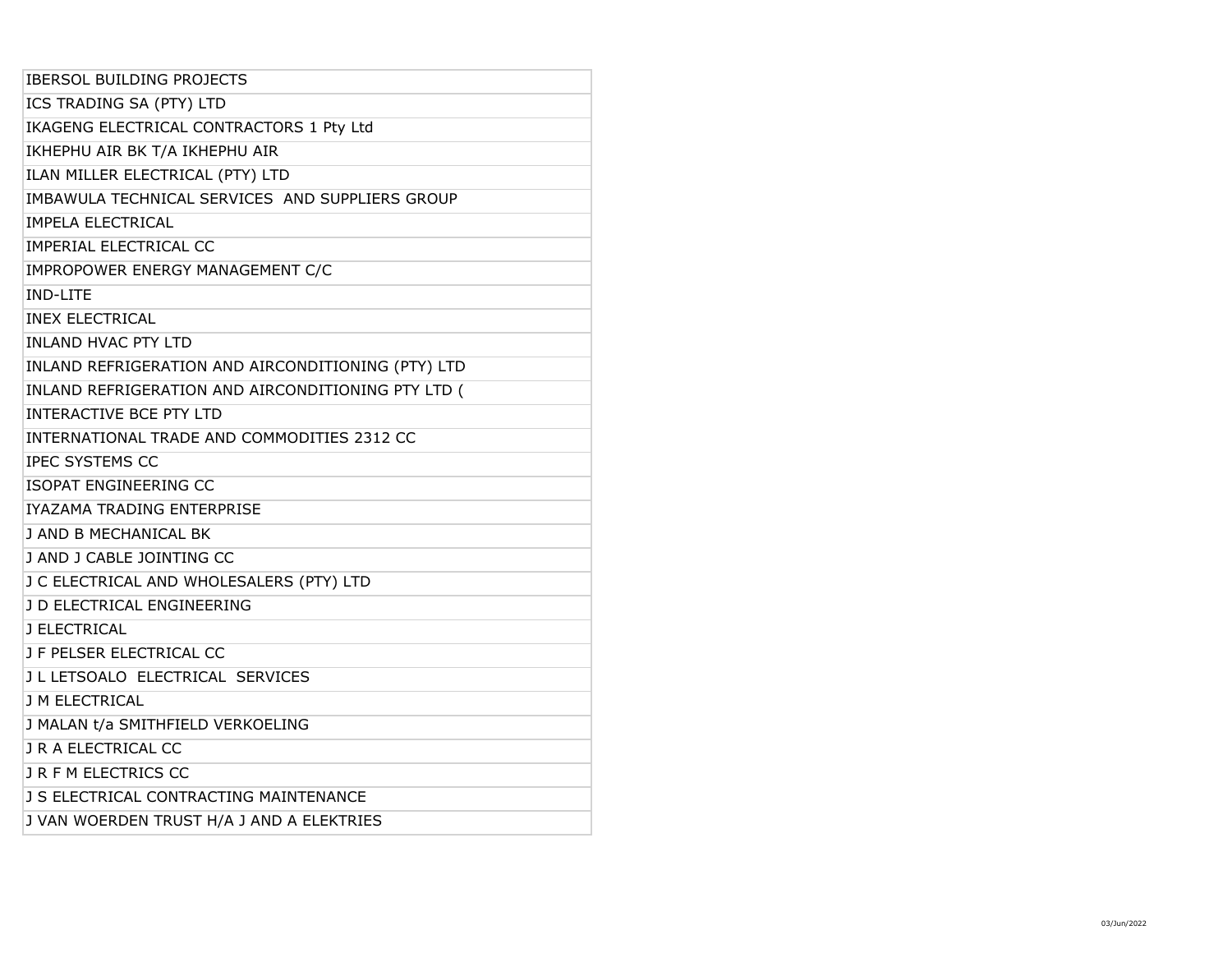| J. LANCASTER T/A COLUMBIA VERKOELING        |
|---------------------------------------------|
| J.B.C. MANS T/A KEEP IT COOL                |
| J.G. SNYMAN T/A SNYMAN KONSTRUKSIE          |
| J.J TAUTE T/A VRYS ELEKTRIES                |
| J.J. ROSSOUW H/A J.J. ELEKTRIES             |
| J.L. STOOP T/A WICOLEC ELEKTRIESE DIENSTE   |
| J.P. MYNHARDT T/A GARIEP ELEKTRIESE DIENSTE |
| JAKI TRADING (PTY) LTD                      |
| JC WRIGHT (PTY) LTD                         |
| JD POWER (Pty) Ltd t/a A J D ELECTRICAL     |
| JDNC ELECTRICAL (PTY) LTD                   |
| JF BAM T/A ABSOLUTE ELECTRICAL              |
| JFJ ELECTRICAL GROUP PTY LTD                |
| JH KOTZE t/a JANS ELEKTRIES                 |
| <b>JHB NORTH MAINTENANCE</b>                |
| JITRAN ELECTRICAL SERVICES                  |
| <b>JNT MAINTENANCE CC</b>                   |
| JOHAN BOTHA ELEKTRIES                       |
| JOHAN WENTZEL ELEKTRIES CC                  |
| <b>JOLOBE TRADING CC</b>                    |
| <b>JOSE ELECTRICAL</b>                      |
| JRIC ELECTRICAL AND REFRIGERATION CC        |
| <b>JSJC ELECTRICAL CC</b>                   |
| JUPITER ELECTRICAL WHOLESALERS CC           |
| JW MIENIE T/A SMITHFIELD ELEKTRIES          |
| JWC REFRIGERATION AND AIRCONDITIONING CC    |
| K B ELECTRICAL CC                           |
| K L M ELECTRICAL                            |
| K M T ELECTRICAL                            |
| K.I. STORBECK T/A JK ELEKTRIES              |
| KAELO ELECTRICAL (PTY) LTD T/A NCE KURUMAN  |
| KAREBO CONSTRUCTION (PTY) LTD               |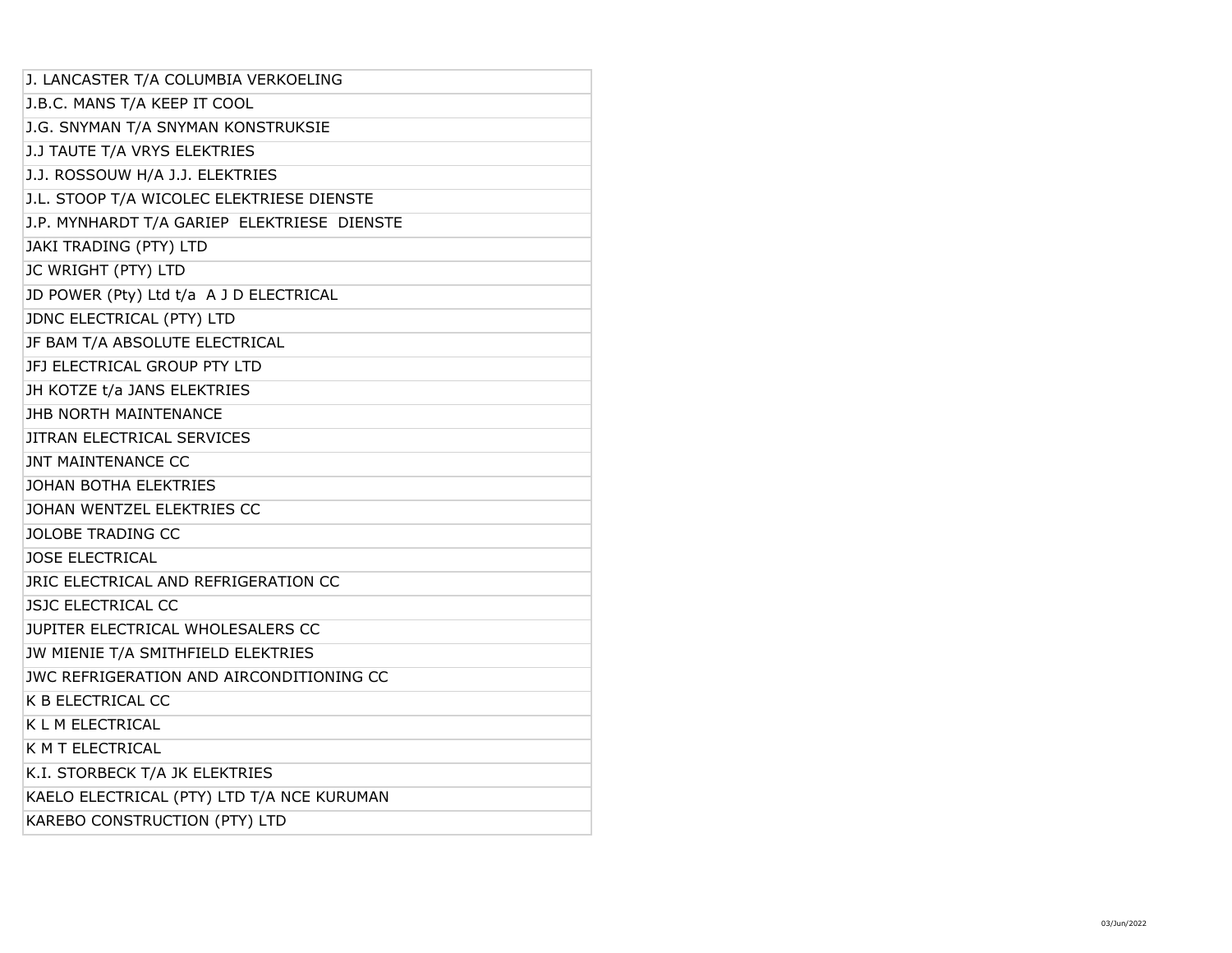| KAREBO CONSTRUCTION (PTY) LTD               |
|---------------------------------------------|
| KAWULEZA ELECTRICAL SERVICES PTY LTD        |
| <b>KEIMOES ELEKTRIES PTY LTD</b>            |
| <b>KENT ELECTRICAL</b>                      |
| <b>KEO GROUP PTY LTD</b>                    |
| KEVIN ELLIOT ELECTRICAL SERVICES (PTY) LTD  |
| KGE SOLAR PUMPS (PTY) LTD                   |
| <b>KHANYI NGCO SOLUTIONS</b>                |
| KHANYISILE AFRISOLAR                        |
| KHASELIHLE CIVILS CC                        |
| KHI ELECTRICAL (PTY) LTD                    |
| KHOSINATHI ELECTRICAL CONTRACTORS (PTY) LTD |
| KHUVANA TECHNICAL SERVICES (PTY) LTD        |
| <b>KIMTO PROJECTS</b>                       |
| <b>KLZ ENGINEERING</b>                      |
| KNS ELECTRICAL AND DATA SOLUTIONS CC        |
| KONUPI CONTRACTORS CC                       |
| KORSMAN ELECTRICAL CC6623                   |
| KPEC CONSTRUCTION (PTY) LTD                 |
| KUMKANE ELECTRICAL                          |
| <b>KUYANDA COMMODITIES BK</b>               |
| <b>KWAEDZA ELECTRICAL</b>                   |
| <b>KWALOZA CONTRACTORS CC</b>               |
| L C ELEKTRIES                               |
| L A BUXMAN ELECTRICIONS CC                  |
| L AND S ELECTRICAL                          |
| L J ELECTRICAL CONTRACTORS (PTY) LTD        |
| L N FORCE (PTY) LTD                         |
| L.K. BOTHA t/a ANK CONTRACTORS              |
| LAND BREEZE TRADING BK T/A ELECTREX         |
| <b>LARRYS TV ELECTRIC</b>                   |
| <b>LAW ELECTRICAL</b>                       |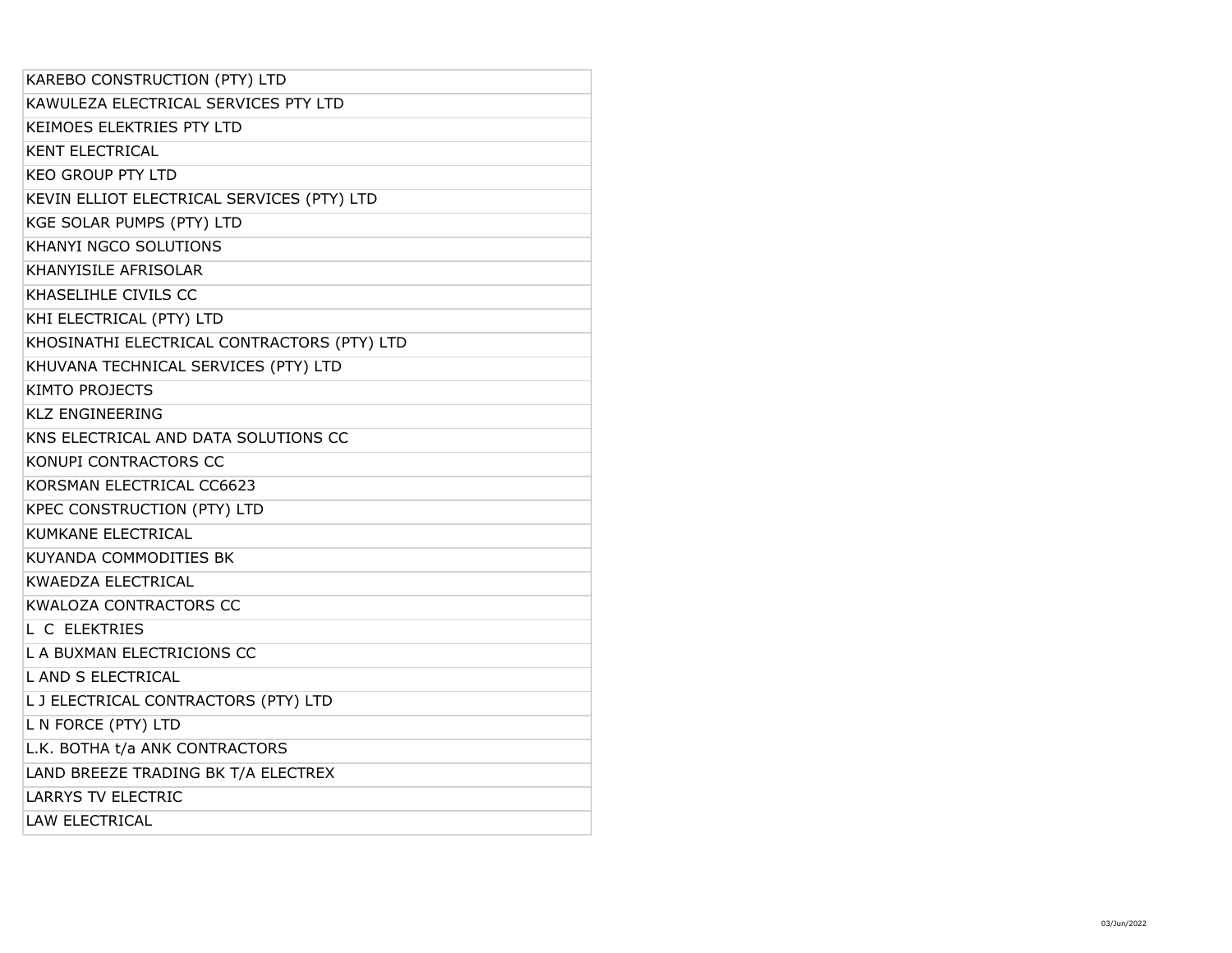| LEBO WINDERS (PTY) LTD                             |
|----------------------------------------------------|
| <b>LECJA PROJECTS CC</b>                           |
| LEFHUMO LWA BAREMA TRADING ENTERPRISE              |
| LELE AND TSHIDI CONSTRUCTION AND PLANT HIRE CC     |
| LENOVA CONSTRUCTION AND DEVELOPMENT (PTY) LTD      |
| <b>LEWIS ELECTRICAL</b>                            |
| LEZMIN 2815 CC                                     |
| LIGHTHOUSE ELECTRICAL                              |
| LO AND JOLEC CONTRACTORS CC                        |
| <b>LOMADI SOLUTIONS PTY LTD</b>                    |
| LSOGA PROJECTS (PTY) LTD                           |
| LT LIONS (PTY) LTD                                 |
| LUNGILE ELECTRICAL CONSTRUCTION AND MAINTENANCE (P |
| LUSHAKA ELECTRICAL AND MECHANICAL (PTY)88          |
| LUVUYO ELECTRICAL                                  |
| LUX-CON (PTY) LTD                                  |
| M A ELECTRICAL CONTRACTORS                         |
| M AND L ELEKTRIESE KONTRAKTEURS BK                 |
| <b>M D ELECTRICAL</b>                              |
| M E ELECT                                          |
| M J DE WET ELEKTRIESE KONTRAKTEURS (PTY) LTD       |
| M L B ELECTRICAL                                   |
| M R T ELECTRICAL CONTRACTORS (PTY) LTD             |
| M V R ELECTRICAL CC                                |
| M VAN RENSBURG ELECTRICAL CONSULTING SERVICES BK   |
| M.A.ADAMS CONSULTING (PTY) LTD                     |
| M.C COETZEE T/A MIKA ELECTRICAL                    |
| MACHIEL BUIJS ELECTRICAL                           |
| MACHITE ENGINEERING                                |
| MAGADLA HOLDINGS PTY LTD                           |
| MAGNA ELECTRICAL (PTY)LTD                          |
| MAINSURE ELECTRICAL SERVICES (PTY) LTD             |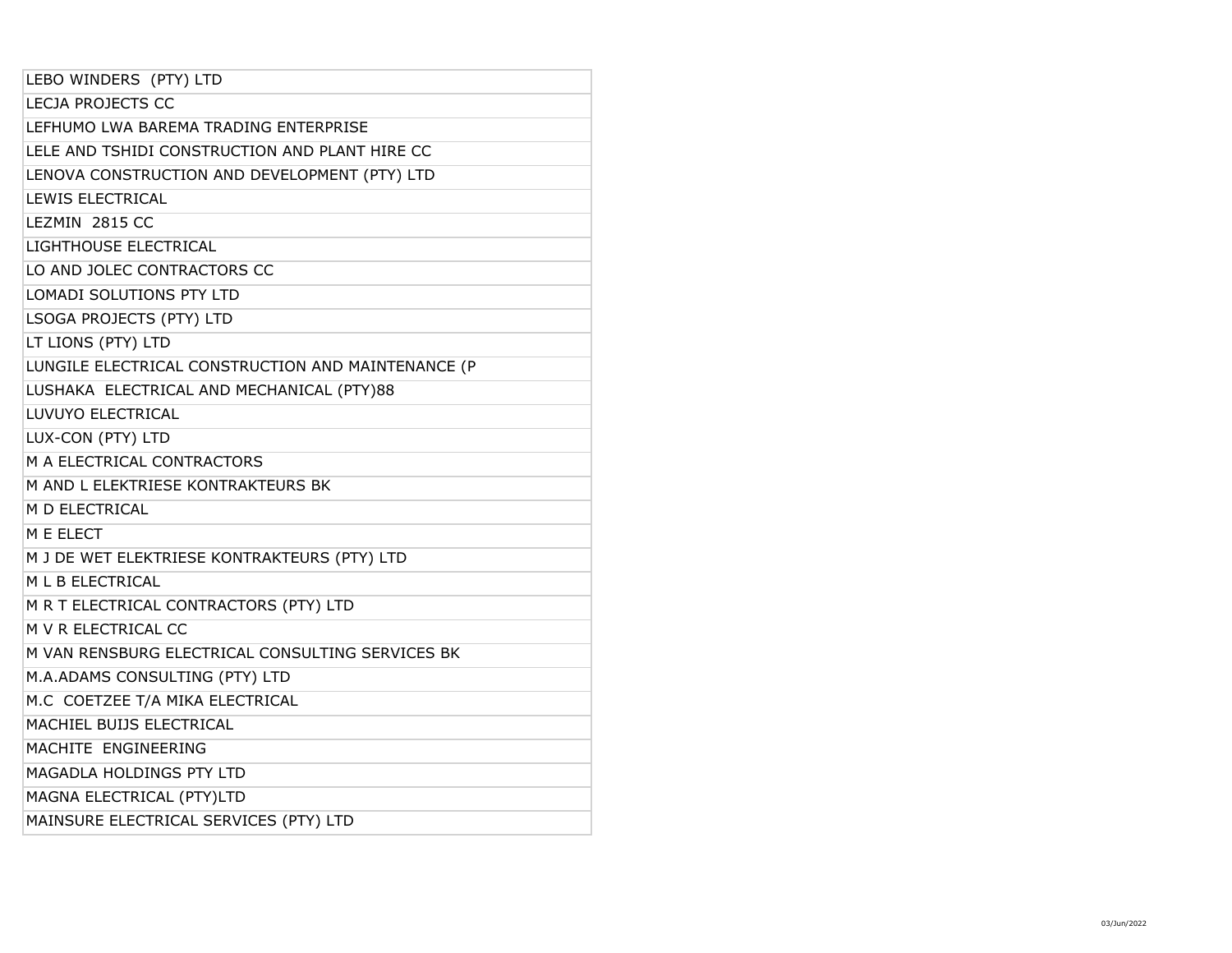| MALAYSIAN SWITCHGEAR DISTRIBUTORS (PTY) LTD        |
|----------------------------------------------------|
| MALCOLMS ELECTRICAL                                |
| MALEHA CONSTRUCTION CC                             |
| <b>MALUTI ELEC. &amp; ENGIN</b>                    |
| MAMELLO TRADING 628 CC                             |
| MAMGI TRADING AND PROJECTS CC                      |
| MAN IN ACTION TRADING (PTY) LTD                    |
| MAN OF PEACE TRADING AND PROJECTS (PTY) LTD        |
| <b>MANDOYI ELECTRICAL</b>                          |
| MANGI AND NGWAZI INVESTMENTS                       |
| MAPHEPHETHE ELECTRICAL CC                          |
| MARBOB ELECTRICAL BK H/A S A W JOHNSON             |
| MARCU TRADERS 3200 CC T/A MARKER ELEKTRIES VERKOEL |
| MARIO ELECTRICAL                                   |
| MASEDI E AND I CONSTRUCTION (PTY) LTD              |
| MASHI SOLUTIONS (PTY) LTD                          |
| MASTER SPLICE AND TERMINATION                      |
| MATERIAL HANDLING AUTOMATION CC                    |
| MATHIMBA ELECTRICS                                 |
| MATTHEWS GROUP (PTY) LTD                           |
| <b>MAUNGA PROJECT CC</b>                           |
| MAWELLIS TRADING AND PROJECTS (PTY) LTD            |
| MAZIYA GENERAL SERVIC                              |
| MBUNI SECURITY SERVICES (Pty) Ltd                  |
| MC BADGE ELECTRICAL SERVIC                         |
| <b>MC BARNARD</b>                                  |
| McCABE DEVELOPMENTS (PTY) LTD                      |
| MCP ELECTRICAL CC                                  |
| MDK BOITEMOGELO ELECTRICAL CONSULTING AND TRAINING |
| MEDLEC PROJECTS CC                                 |
| MEGAVOLT EARTHING AND ELECTRICAL (PTY) LTD         |
| MEIR ELECTRICAL CO                                 |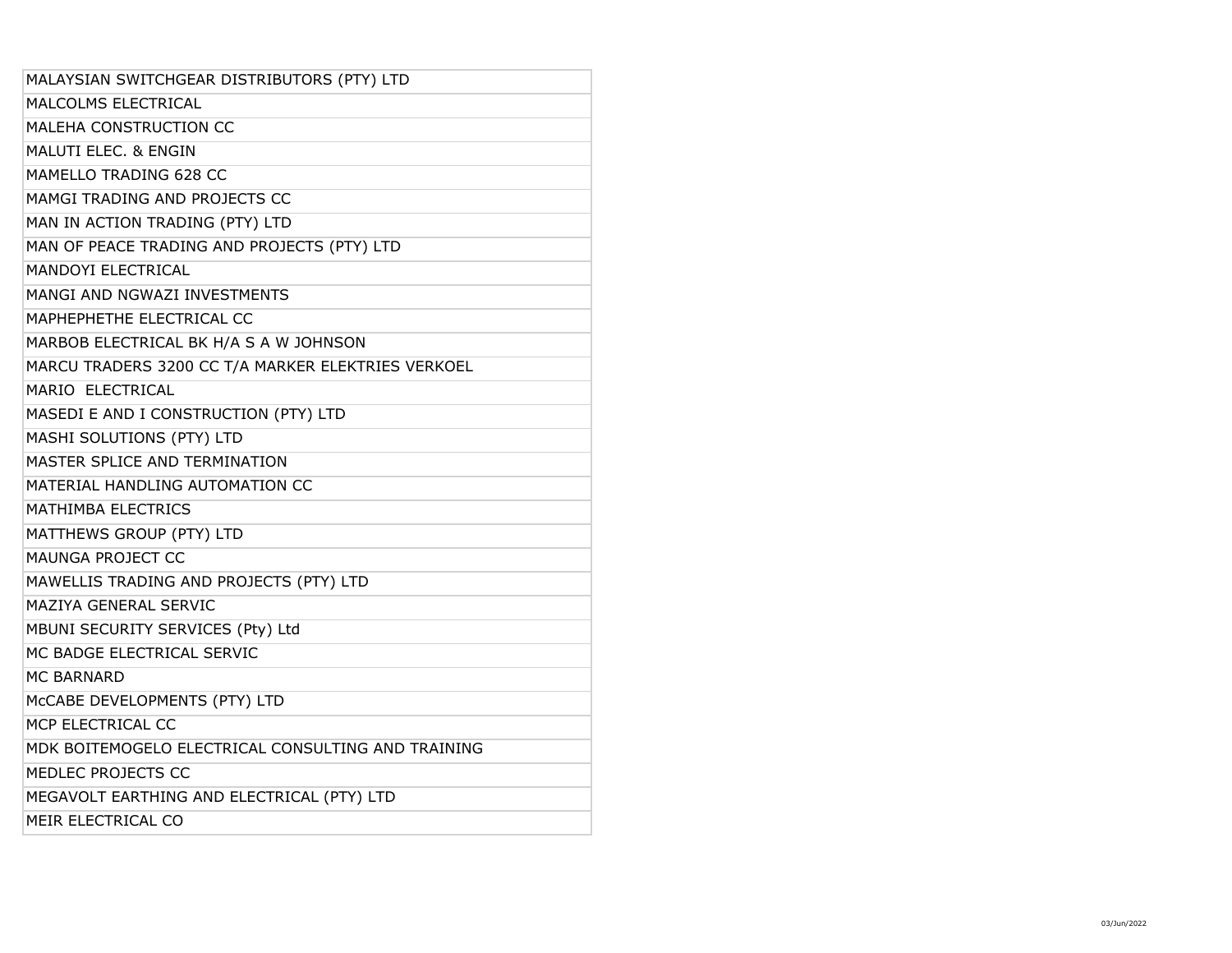| MERLIZA ELECTRICAL CONTROLS<br>MERVILLE CIVILS CC<br>MICHAEL LABUSCHAGNE ELECTRICAL CC<br>MIDEAST ELECTRICAL (PTY) LTD<br>MIDLANDS ELECTRICAL INSTRUMENTATION AND TELECOMMUN<br>MIDRAND ELECTRICAL SERVICES<br>MIHANDZU CONSULTING AND PROJECT MANAGEMENT (PTY) L<br>MJW ELECTRICAL (PTY) LTD<br>ML NKOSI ELECTRICAL CONTRACTORS CC<br>MME ELECTRO SYSTEMS(PTY)LTD<br><b>MOBICON (PTY) LTD</b><br>MOCWIRI ELECTRICAL PTY LTD<br><b>MODERN ELECTRIC</b><br>MOGUESS ELECTRICAL AND PROJECTS<br>MOHALE ROAD MAINTENANCE AND PROJECTS<br>MOJA ENGINEERING AND PROJECTTS<br>MOKHAHLANE ELECTRICAL SERVICES CC<br>MONSUE ELECTRICAL (PTY) LTD<br>MOSHIRA PROJECTS (PTY) LTD<br>MOTHEO CONSTRUCTION GROUPS (PTY) LTD<br>MOTION ELECTRICAL AND MECHANICAL SOLUTIONS<br>MOTSHOAMOS UNITED GENERAL WORKS<br>MOZAZA GROUP SOLUTIONS (PTY)LTD<br>MQ INVESTMENT (PTY) LTD<br>MR TITAN ELECTRICAL (PTY)LTD<br>MRM ELECTRICAL PROJECTS AND SERVICES CC<br>MSHUMPELA ELECTRICAL CC<br>MULTITECH ELECTRICAL (PTY) LTD<br>MUNANDIS ELECTRICAL CC<br><b>MUSAN TRADING ENTERPRISE</b><br>MVELASE ENGINEERING SERVICES (PTY LTD<br>MZOZU TRADING ENTERPRISE CC |  |
|-------------------------------------------------------------------------------------------------------------------------------------------------------------------------------------------------------------------------------------------------------------------------------------------------------------------------------------------------------------------------------------------------------------------------------------------------------------------------------------------------------------------------------------------------------------------------------------------------------------------------------------------------------------------------------------------------------------------------------------------------------------------------------------------------------------------------------------------------------------------------------------------------------------------------------------------------------------------------------------------------------------------------------------------------------------------------------------------------------------------------------------------|--|
|                                                                                                                                                                                                                                                                                                                                                                                                                                                                                                                                                                                                                                                                                                                                                                                                                                                                                                                                                                                                                                                                                                                                           |  |
|                                                                                                                                                                                                                                                                                                                                                                                                                                                                                                                                                                                                                                                                                                                                                                                                                                                                                                                                                                                                                                                                                                                                           |  |
|                                                                                                                                                                                                                                                                                                                                                                                                                                                                                                                                                                                                                                                                                                                                                                                                                                                                                                                                                                                                                                                                                                                                           |  |
|                                                                                                                                                                                                                                                                                                                                                                                                                                                                                                                                                                                                                                                                                                                                                                                                                                                                                                                                                                                                                                                                                                                                           |  |
|                                                                                                                                                                                                                                                                                                                                                                                                                                                                                                                                                                                                                                                                                                                                                                                                                                                                                                                                                                                                                                                                                                                                           |  |
|                                                                                                                                                                                                                                                                                                                                                                                                                                                                                                                                                                                                                                                                                                                                                                                                                                                                                                                                                                                                                                                                                                                                           |  |
|                                                                                                                                                                                                                                                                                                                                                                                                                                                                                                                                                                                                                                                                                                                                                                                                                                                                                                                                                                                                                                                                                                                                           |  |
|                                                                                                                                                                                                                                                                                                                                                                                                                                                                                                                                                                                                                                                                                                                                                                                                                                                                                                                                                                                                                                                                                                                                           |  |
|                                                                                                                                                                                                                                                                                                                                                                                                                                                                                                                                                                                                                                                                                                                                                                                                                                                                                                                                                                                                                                                                                                                                           |  |
|                                                                                                                                                                                                                                                                                                                                                                                                                                                                                                                                                                                                                                                                                                                                                                                                                                                                                                                                                                                                                                                                                                                                           |  |
|                                                                                                                                                                                                                                                                                                                                                                                                                                                                                                                                                                                                                                                                                                                                                                                                                                                                                                                                                                                                                                                                                                                                           |  |
|                                                                                                                                                                                                                                                                                                                                                                                                                                                                                                                                                                                                                                                                                                                                                                                                                                                                                                                                                                                                                                                                                                                                           |  |
|                                                                                                                                                                                                                                                                                                                                                                                                                                                                                                                                                                                                                                                                                                                                                                                                                                                                                                                                                                                                                                                                                                                                           |  |
|                                                                                                                                                                                                                                                                                                                                                                                                                                                                                                                                                                                                                                                                                                                                                                                                                                                                                                                                                                                                                                                                                                                                           |  |
|                                                                                                                                                                                                                                                                                                                                                                                                                                                                                                                                                                                                                                                                                                                                                                                                                                                                                                                                                                                                                                                                                                                                           |  |
|                                                                                                                                                                                                                                                                                                                                                                                                                                                                                                                                                                                                                                                                                                                                                                                                                                                                                                                                                                                                                                                                                                                                           |  |
|                                                                                                                                                                                                                                                                                                                                                                                                                                                                                                                                                                                                                                                                                                                                                                                                                                                                                                                                                                                                                                                                                                                                           |  |
|                                                                                                                                                                                                                                                                                                                                                                                                                                                                                                                                                                                                                                                                                                                                                                                                                                                                                                                                                                                                                                                                                                                                           |  |
|                                                                                                                                                                                                                                                                                                                                                                                                                                                                                                                                                                                                                                                                                                                                                                                                                                                                                                                                                                                                                                                                                                                                           |  |
|                                                                                                                                                                                                                                                                                                                                                                                                                                                                                                                                                                                                                                                                                                                                                                                                                                                                                                                                                                                                                                                                                                                                           |  |
|                                                                                                                                                                                                                                                                                                                                                                                                                                                                                                                                                                                                                                                                                                                                                                                                                                                                                                                                                                                                                                                                                                                                           |  |
|                                                                                                                                                                                                                                                                                                                                                                                                                                                                                                                                                                                                                                                                                                                                                                                                                                                                                                                                                                                                                                                                                                                                           |  |
|                                                                                                                                                                                                                                                                                                                                                                                                                                                                                                                                                                                                                                                                                                                                                                                                                                                                                                                                                                                                                                                                                                                                           |  |
|                                                                                                                                                                                                                                                                                                                                                                                                                                                                                                                                                                                                                                                                                                                                                                                                                                                                                                                                                                                                                                                                                                                                           |  |
|                                                                                                                                                                                                                                                                                                                                                                                                                                                                                                                                                                                                                                                                                                                                                                                                                                                                                                                                                                                                                                                                                                                                           |  |
|                                                                                                                                                                                                                                                                                                                                                                                                                                                                                                                                                                                                                                                                                                                                                                                                                                                                                                                                                                                                                                                                                                                                           |  |
|                                                                                                                                                                                                                                                                                                                                                                                                                                                                                                                                                                                                                                                                                                                                                                                                                                                                                                                                                                                                                                                                                                                                           |  |
|                                                                                                                                                                                                                                                                                                                                                                                                                                                                                                                                                                                                                                                                                                                                                                                                                                                                                                                                                                                                                                                                                                                                           |  |
|                                                                                                                                                                                                                                                                                                                                                                                                                                                                                                                                                                                                                                                                                                                                                                                                                                                                                                                                                                                                                                                                                                                                           |  |
|                                                                                                                                                                                                                                                                                                                                                                                                                                                                                                                                                                                                                                                                                                                                                                                                                                                                                                                                                                                                                                                                                                                                           |  |
|                                                                                                                                                                                                                                                                                                                                                                                                                                                                                                                                                                                                                                                                                                                                                                                                                                                                                                                                                                                                                                                                                                                                           |  |
|                                                                                                                                                                                                                                                                                                                                                                                                                                                                                                                                                                                                                                                                                                                                                                                                                                                                                                                                                                                                                                                                                                                                           |  |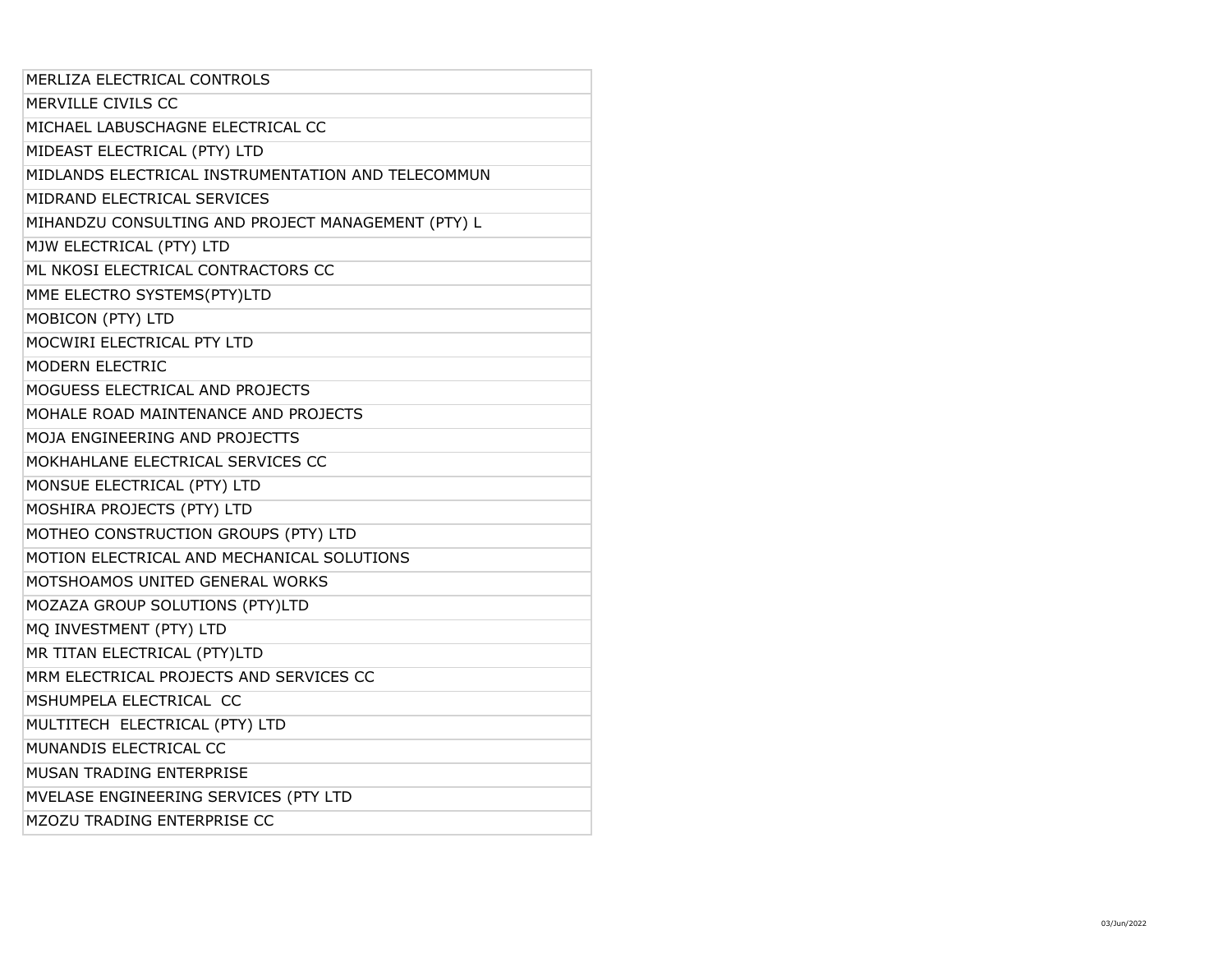| N B ELECTRICAL                                     |
|----------------------------------------------------|
| N CHERRY ELECTRICAL (PTY) LTD                      |
| N V ELECTRICAL                                     |
| N.J. BADENHORST t/a NJB ELEKTRIESE & VERKOELING    |
| NADIAS HARDWARE AND ELECTRICAL                     |
| NADO TECHNICAL SERVICES AND INDUSTRIAL SUPPLIES CC |
| NDZOMBANE ELECTRICAL SERVICES (PTY) LTD            |
| <b>NEOGESI ENERGY</b>                              |
| NERVE ELECTRICAL CC                                |
| NEUTRAL GROUND ELECTRICAL PTY LTD                  |
| NEUTRON ELEKTRIESE LUGREELING AND GEYSERKONTRAKTEU |
| NEW TREND MAPANE ELECTRICAL CONTRACTORS CC         |
| <b>NEW WAVE ELECTRICAL</b>                         |
| NEWGEES ELECTRICAL SERVICES                        |
| NGOBSA AND SON (PTY) LTD                           |
| NGUTYANA CONSTRUCTION AND PROJECT MANAGEMENT       |
| NGXABAZI NETWORKS                                  |
| NICAD ELECTRICAL CC                                |
| NICTECH ELECTRICAL ENTERPRISES (PTY) LTD           |
| NKAMONT (PTY) LTD                                  |
| NKATEKO GROUP (PTY) LTD                            |
| NKOSINATHI ELECTRICAL PROJECTS CC                  |
| NKWALI AND SONS (PTY) LTD                          |
| <b>NOBYS ELECTRICAL CC</b>                         |
| NOORD TOT SUID ELEKTRIES EN VERKOELING CC          |
| NORTH RIDING ELECTRICAL CC                         |
| NORTHCLIFF ELECTRIC PTY LTD                        |
| NORTHERN CAPE POWER (PTY) LTD                      |
| NORTHERN ELECTRICAL CONTRACTORS                    |
| NORTHERN ELECTRICAL PROJECTS CC                    |
| NOSAZI INVESTMENTS (PTY) LTD                       |
| NOTHANI ENGINEERING                                |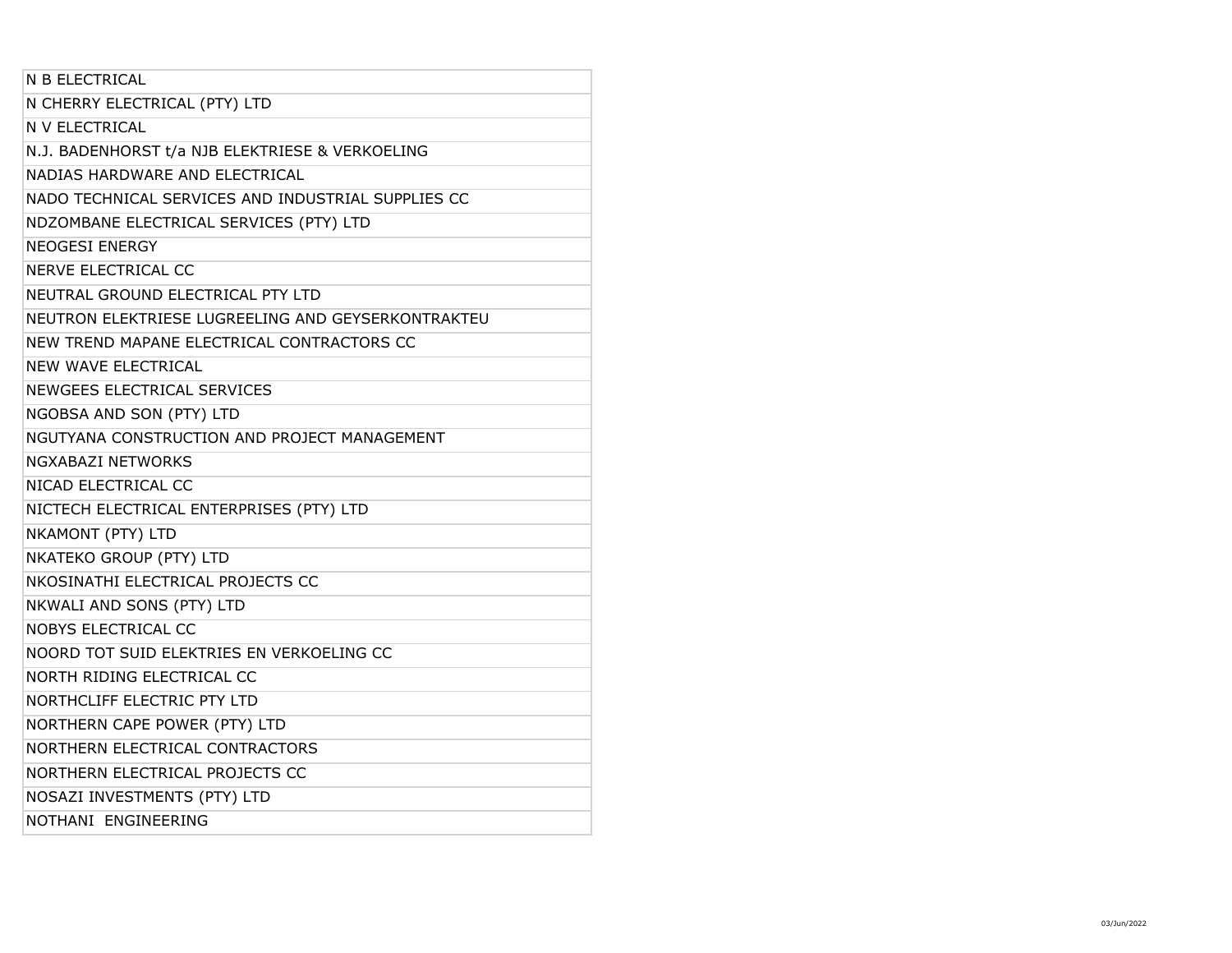| <b>NOVA REFRIGERATION CC</b>                    |
|-------------------------------------------------|
| NSIBANDOS TRADING (PTY) LTD                     |
| <b>NZWALO INVESTMENTS</b>                       |
| OKD ELEKTRIES (PTY) ITD                         |
| OLIVE BRANCH HUMAN CAPITAL SOLUTIONS            |
| <b>OLUFANELE CONSULTING</b>                     |
| ON THE TURN TRADING 119 CC                      |
| ONWABO TRADING (PTY) LTD                        |
| ORALO ENERGY (PTY) LTPATD                       |
| OVERINE 154 CC                                  |
| P AND E H I POWER ELECTRIC CC                   |
| P I E AND E CC                                  |
| P J FELLINGER ELECTRICAL (PTY) LTD              |
| P. DE JAGER T/A P D J ELEKTRIES EN VERKOELING   |
| P3ELECTRICAL AND REFRIGERATION (PTY) LTD        |
| PARADOX 6 INVESTMENTS PTY LTD                   |
| PASGRO (PTY) LTD                                |
| PATELEX SYNEGY (PTY) LTD                        |
| PC ELECTRICAL AND COMPANY (PTY) LTD             |
| PEARL ELECT KDP (PTY) LTD                       |
| PEDRO POWER (PTY) LTD                           |
| PENGUIN VERKOELING KROONSTAD BK                 |
| PHASE 3 MANUFACTURING(PTY)LTD                   |
| PHEPHENG PROJECT MANAGEMENT AND CONSTRUCTION CC |
| PHIL BREST ELECTRICIAN                          |
| PHILCORN GROUP (PTY) LTD                        |
| PHILLIP RUDOLPH ELEKTRIES BK                    |
| PIASECKI SPECIALISED ELECTRICAL SERVICES        |
| PNC OIL                                         |
| POLOKO TRADING 634 CC                           |
| PONTINS PTY LTD                                 |
| POSTMASBURG RADIO AND TV BK                     |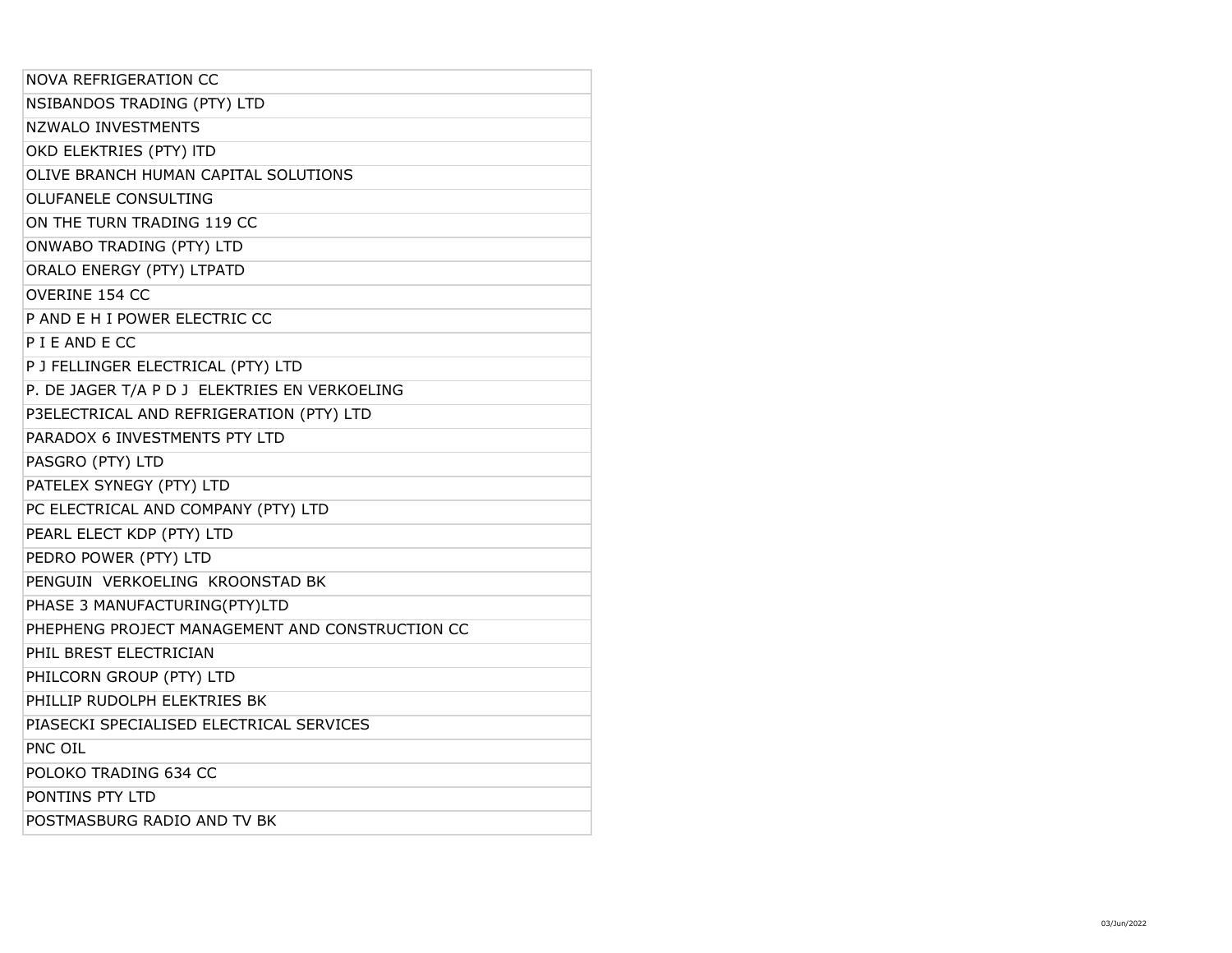| POWER BREEZE CC                                 |
|-------------------------------------------------|
| POWER DRAW TRADING 6                            |
| POWERCONNECT SYSTEMS (PTY) LTD                  |
| POWERFORCE ELECTRICAL SERVICCES CC              |
| POWERPRO ELECTRICAL (PTY) LTD                   |
| POWERWORX ELECTRICAL CC                         |
| PRAYSA TRADE 1094 CC T/A C-PAC PUMPS AND VALVES |
| PRECISION GUARDIANT TECHNOLOGIES CC             |
| PRESTO ELECTRICAL (PTY) LTD                     |
| PRIMALEC ELECTRICAL CC                          |
| PROBE ELECTRICAL14                              |
| PRO-BODY AND PAINT BK                           |
| PROCESS DYNAMICS (PTY)LTD                       |
| PROFKON CC                                      |
| PRO-TEST ELECTRICAL CC                          |
| PRO-TEST ELECTRICAL NO. 2 CC                    |
| PWS ELECTRICAL (PTY) LTD                        |
| PYTHON ELECTRICAL SYSTEMS CC                    |
| QUALELECT CONTRACTORS (PTY) LTD                 |
| QUALICOOLTRIX (PTY) LTD                         |
| QUALITY CABLING AND TESTING                     |
| QUYN INTERNATIONAL OUTSOURCING Pty Ltd          |
| R A P S ELECTRONICS CC8                         |
| R LISHMAN CC                                    |
| R T C CONTROL SYSTEMS PTY LTD                   |
| RADZI ENGINEERING CONSULTANT (PTY) LTD          |
| RAINBOW FIRE SYSTEMS CC                         |
| RAKITLA CONSTRUCTION CC                         |
| RANLIC (PTY) LTD                                |
| RAPTOR ELECTRICAL SERVICES CC                   |
| RAUBEX INFRA (PTY) LTD                          |
| RAY AND SONS ELECTRICAL CC                      |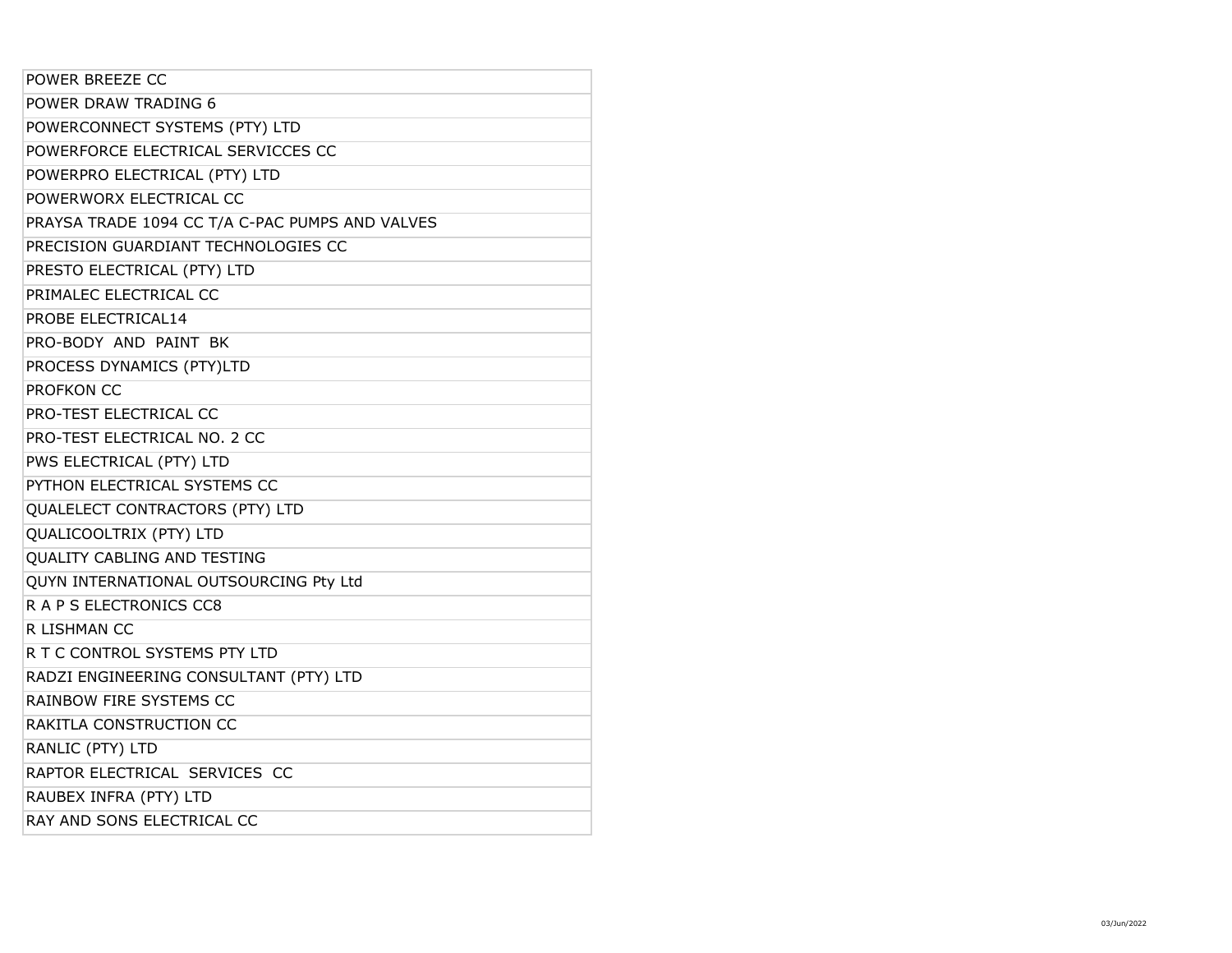| RC LIGHTS (PTY) LTD                        |
|--------------------------------------------|
| REBABEDI ELECTRICAL CC                     |
| REDCON PROJECTS (PTY) LTD                  |
| REFCON SPECIALISTS CC                      |
| REI ELECTRICAL                             |
| RELIANT ELECTRICAL                         |
| <b>REN ELECTRICAL CONTR</b>                |
| <b>REWIND CENTRE CC</b>                    |
| RGE ATLANTIC ELECTRICAL CC                 |
| RHINO ENERGY SOLUTIONS (PTY) LTD           |
| RI VAP COOLING AND REFRIGERATION PTY LTD   |
| RIBONI LIGHTING AND ELECTRICAL PTY LTD     |
| <b>RIVER LODGE ELEKTRIES</b>               |
| RIVIGAN INFRASTRUCTURE SOLUTIONS (PTY) LTD |
| RO-AL CONSTRUCTION (PTY) LTD               |
| RO-AL CONSTRUCTION PTY LTD                 |
| ROBCRAW POWER SYSTEMS (PTY)LTD             |
| ROBON ELECTRICAL                           |
| RODON ELECTRICAL                           |
| ROELAN TRADING 138(PTY)LTD                 |
| ROLANDO ELECTRICAL CC                      |
| ROS-COOLING (PTY) LTD                      |
| ROSHOOTT PTY LTD                           |
| ROSLEC ELECTRICAL CC                       |
| ROSSOUW LOODGIETERS CC                     |
| ROWLS ELECTRICAL                           |
| ROYS ELECTRICAL                            |
| RS SCHEEPERS T/A RS ELEKTRIESE DIENSTE     |
| RT TSHABALALA ELEC                         |
| RUBZ ELECTRICAL (PTY) LTD                  |
| RUDI BEZUIDENHOUT ELEKTRIESE DIENSTE CC    |
| RUKE WA PHELADI PROJECT (PTY) LTD          |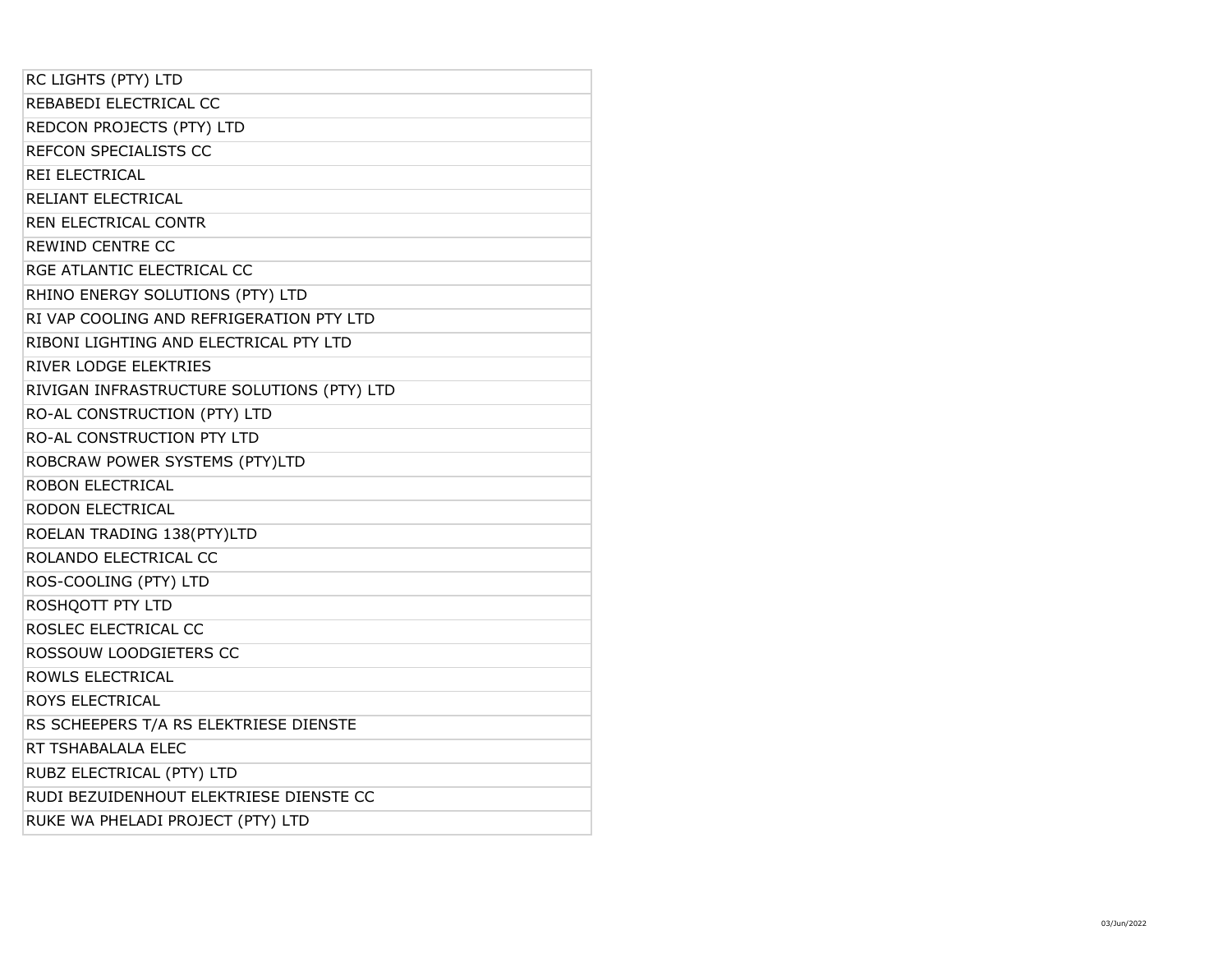| RUTPIN GENERAL DEALER ENTERPRISES CC               |
|----------------------------------------------------|
| RV ELEKTRIES PTY LTD                               |
| RWK ELECTRICAL (PTY) LTD                           |
| S A C ELECTRICAL C C                               |
| S AND I ELECTRICAL (PTY) LTD                       |
| S AND M ELECTRICAL MAINTENANCE AND CONTRACTING0168 |
| S Q D ELECTRICAL CONTR                             |
| S W A T ELECTRICAL                                 |
| S. COETZEE T/A POWER ELECTRIC AND PLUMBING         |
| SA SOLAR AND ELECTRICAL (PTY) LTD                  |
| SA SOLAR AND ELECTRICAL BLOEM (PTY)LTD             |
| SAELECTRICAL26 (PTY) LTD                           |
| SAKKIES ELECTRICAL SERVICES PTY LTD                |
| <b>SANDTON ELECTRICAL</b>                          |
| SAREL SCHOENFELD ELEKTRIES                         |
| SASAZWA TRADING (PTY)LTD                           |
| SAXOSCOPE PTY LTD T/A DCL ELECTRICAL               |
| SCATEC SOLAR OPERATIONS PTY LYD                    |
| SCHWARTZ ELECTRICAL CC                             |
| <b>SCORPIO ELECTRICAL</b>                          |
| SCOTT SERVICES (PTY) LTD                           |
| SDS ELECTRICAL (PTY) LTD                           |
| SECOND CHANCE ELECTRICAL (PTY) LTD                 |
| SECRETE STEPS TRADING PTY LTD                      |
| SECURISOLVE ENTERPRISES (PTY) LTD                  |
| SEDTRADE (PTY) LTD                                 |
| SELECTRICS ELECTRICAL CC                           |
| SENZENI ELECTRICALS                                |
| SETLHARE GROUP (PTY) LTD                           |
| SEYMOUR CONTRACTING SERVICES CC                    |
| SHANI-CHANE ELECTRICAL TRUST                       |
| SHAVA ELECTRICAL CC                                |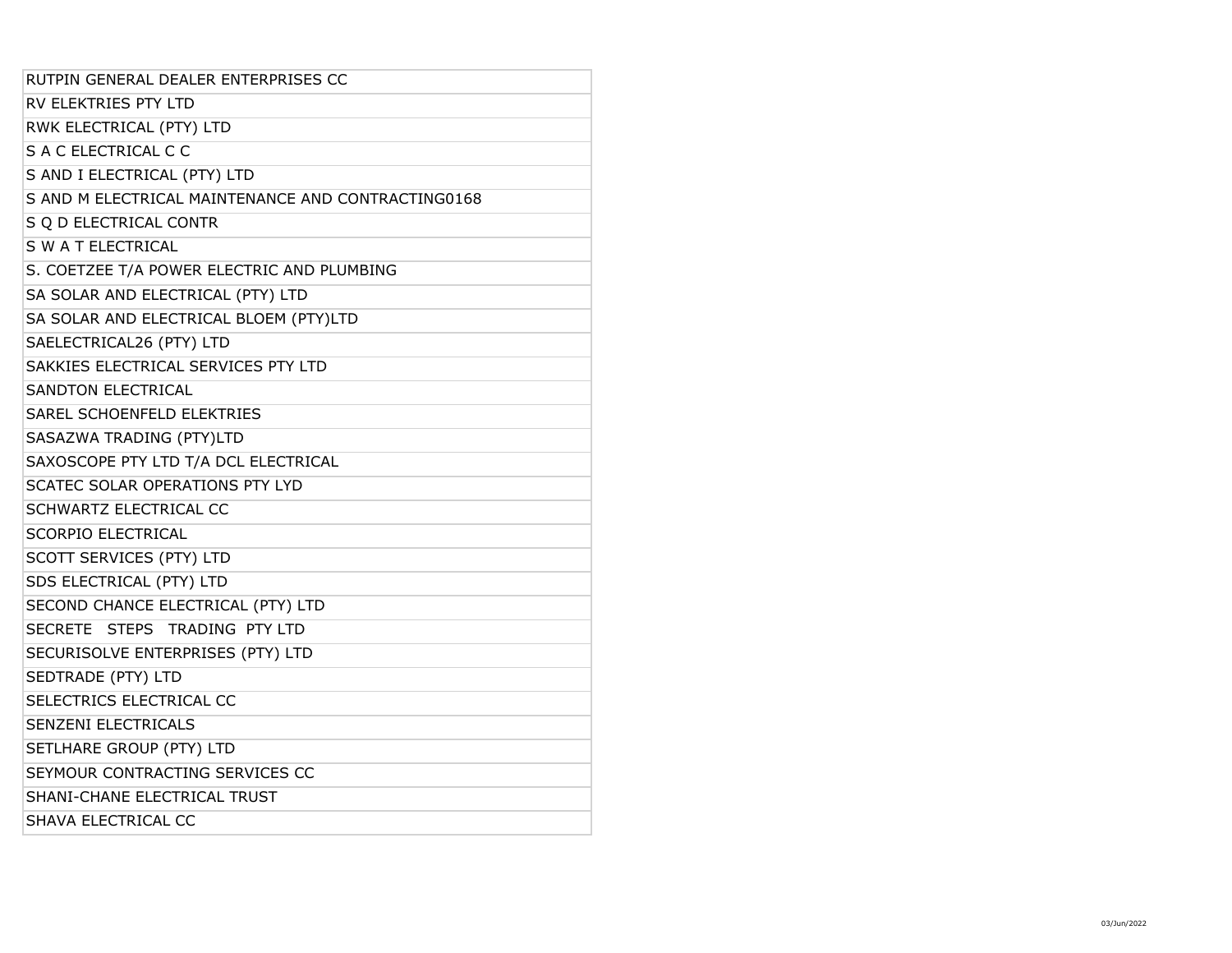| SHOBA PROJECTS (PTY) LTD                           |
|----------------------------------------------------|
| SHOMANG CONSTRUCTION CC                            |
| SI SEBENZA NOMOYO PTY LTD                          |
| <b>SIDS ELECTRICAL</b>                             |
| SILIDI PROJECTS CC                                 |
| <b>SILVER SOLUTIONS</b>                            |
| SITA ELECTRICAL WORKS                              |
| SIYAPHAMBILI GROUP (PTY) LTD                       |
| SIZWE PLACEMENTS (PTY) LTD                         |
| SKAKANE ELECTRICAL                                 |
| SLIDE EXHIBITS (PTY) LTD                           |
| SMARTLINE ELECTRICAL (PTY) LTD                     |
| SMEI PROJECTS PTY LTD AREA A                       |
| SMOKEY ELECTRICAL CONSTRUCTION (PTY) LTD           |
| SNYDERS HOME APPLIANCE SERVICES CC                 |
| SONGO ELECTRICAL (PTY) LTD                         |
| <b>SONKO ELEKTRIES</b>                             |
| SOPITYO ENGINEERING AND CIVIL T/A SOPITYO ENGINEER |
|                                                    |
| SOUTH AFRICAN EQUITY WORKERS ASSOCIATION           |
| <b>SPARK ELEKTRIESE DIENSTE</b>                    |
| SPEC AFRICA HOLDINGS (PTY)LTD                      |
| SPEC ELECTRIC12839                                 |
| SPECIALISED COMMS 2000                             |
| SPIPH TRANSFORMERS                                 |
| SRC ELECTRICAL AND MECHANICAL CC05287              |
| STANTONS ELECTRICAL AND PLUMBING CCT               |
| STAR MINING+G.E.ELECTRICAL                         |
| STARGATE TRADING 2 CC                              |
| STARO CONSTRUCTION (PTY) LTD                       |
| STARO PROCESS CONTROL (PTY) LTD                    |
| STEFAN MARAIS ELECTRICAL BK                        |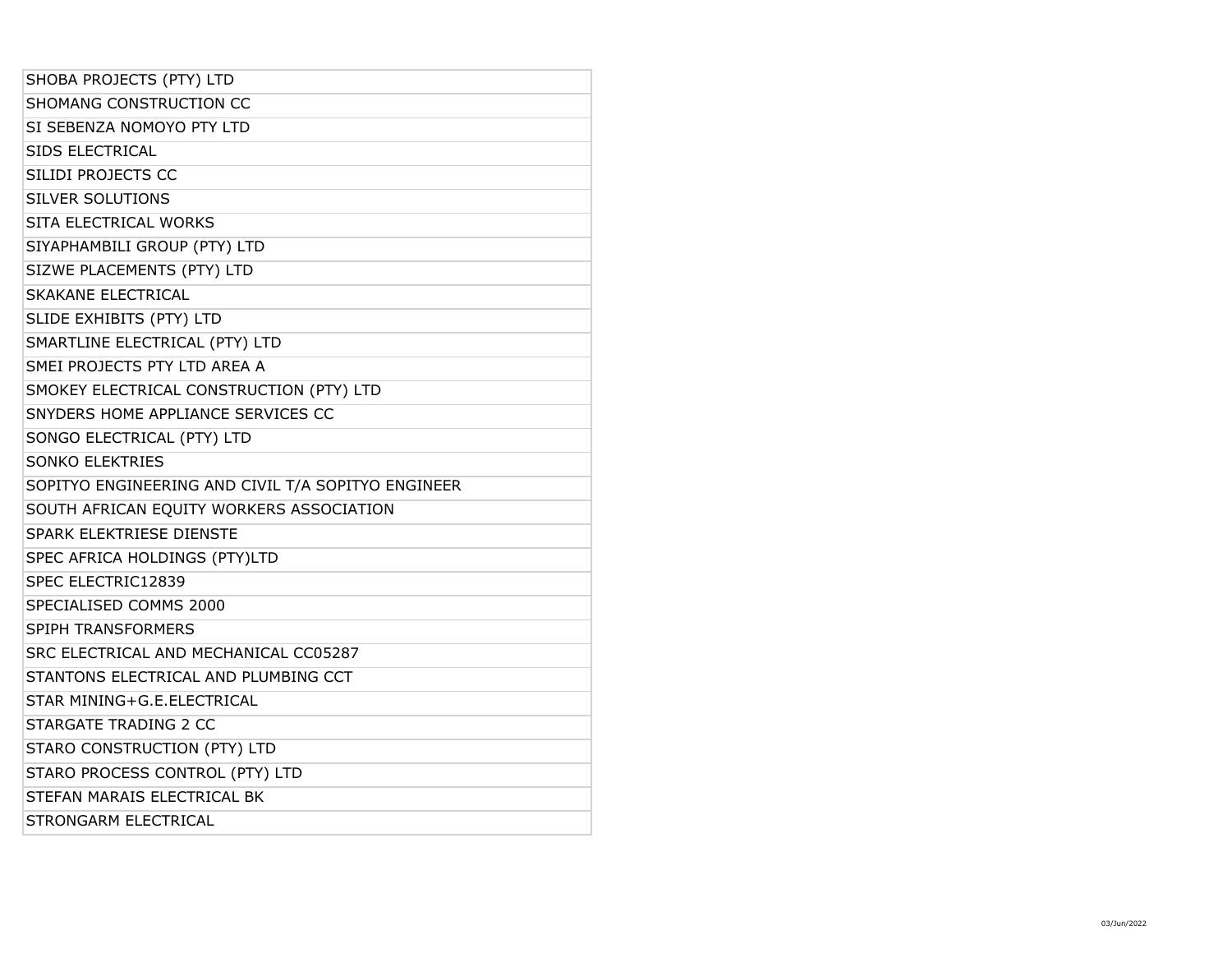| SUGARBERRY TRADING 775                          |  |
|-------------------------------------------------|--|
| SUNBURST ELECTRIC (KEMPTON PARK)                |  |
| SUNBURST ELECTRIC(KUNZ ELECTRIC PTYLTD)         |  |
| SUPERFECTA TRADING 350CC                        |  |
| SWISH ELECTRICAL                                |  |
| T F VAN WYK ELECTRICAL (PTY) LTD                |  |
| T. VORSTER AND C.R. SMIT T/A VOSTECH ELECTRICAL |  |
| T.H RADEMEYER                                   |  |
| <b>TACONS ELECTRICAL</b>                        |  |
| TAKIWA ENGINEERING (PTY) LTD                    |  |
| <b>TALEC CC</b>                                 |  |
| TAPUWA HOLDINGS PTY LTD15973                    |  |
| TAU CONTRACTORS CC                              |  |
| <b>TECHCUBED</b>                                |  |
| TEKIBA 25 (PTY) LTD                             |  |
| <b>TELEGENIX TRADING 402</b>                    |  |
| <b>TEMPO ELECTRICAL</b>                         |  |
| TERRA FIRMA SOLUTIONS                           |  |
| <b>TESLA ELECTRICAL PTY LTD</b>                 |  |
| <b>TETRAFULL 1128 CC</b>                        |  |
| <b>TEXE INVESTMENTS</b>                         |  |
| THE SECURITY MECCA                              |  |
| THUMB S UP TRUST                                |  |
| THUSANANG ENTERPRISE (PTY) LTD                  |  |
| THUSANO ELECTRICAL CC                           |  |
| THUSO SOLUTIONS (PTY) LTD                       |  |
| <b>TIERBERG ELEKTRIES</b>                       |  |
| TIGHT WATT PROJEC                               |  |
| TJMH KIAROS ENERGY CC                           |  |
| TOBETSA CONTROL SYSTEMS ( PTY) LTD              |  |
| TONYS DIESEL ELECTRICAL GENERATORS CC           |  |
| TOP NOTCH ELECTRICAL PTY LTD                    |  |
|                                                 |  |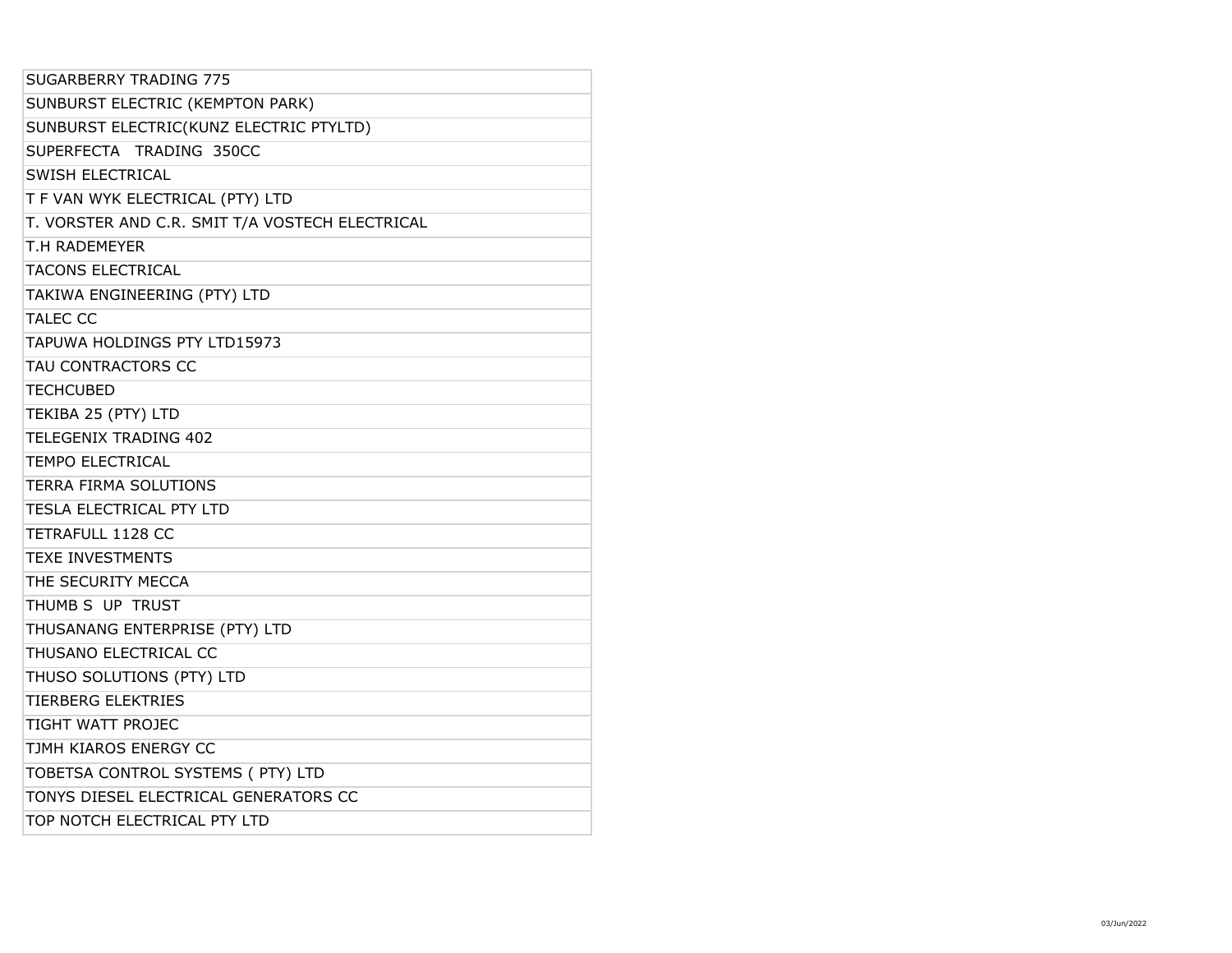| TOP TEN TECHNOLOGY CC                              |  |
|----------------------------------------------------|--|
| TORERO INVESTMENTS 5 (PTY) LTD                     |  |
| TRACTIONEL ENTERPRISE (PTY) LTD                    |  |
| TRANSFORMAN (PTY) LTD                              |  |
| TRI MATLA GROUP (PTY) LTD                          |  |
| TRICOLD INDUSTRIES CC                              |  |
| TRILECTRO ELEKTRIESE KONTRAKTEURS (PTY) LTD        |  |
| TRIO TECHNICAL SERVICES                            |  |
| TROSSCO LIGHTING AND ELECTRICAL                    |  |
| <b>TRUXP PROJECTS</b>                              |  |
| TSHEPANG ELECTRICAL PTY LTD                        |  |
| <b>TSWELLA TRADING 45 CC</b>                       |  |
| TSWELLANGPELE CONSULTING AND CONSTRUCTION CC       |  |
| TTOKOLOGO TECHNICAL ASSIGNMENTS                    |  |
| TTPS PROJECTS (PTY) LTD                            |  |
| TULCISA ELECTRICAL FREE STATE CC                   |  |
| TUMELO ELECTRIC CC                                 |  |
| TWETSA PROJECTS (PTY) LTD                          |  |
| ULTRA MIX NINE CC                                  |  |
| UNO VIA ELECTRICAL CONTRACTORS                     |  |
| <b>UPTOWN TRADING 755CC</b>                        |  |
| URISIFUSION (PTY) LTD                              |  |
| <b>URWEES PTY LTD</b>                              |  |
| <b>USHAKA TRADING ENTERPRISE CC6127</b>            |  |
| USTICA 1169 CC                                     |  |
| <b>UWA ELECTRICAL</b>                              |  |
| <b>V E AUTOMATION PTY</b>                          |  |
| V.J. ERASMUS T/A RV KONSTRUKSIE                    |  |
| VALSRIVIER ELEKTRIESE DIENSTE CC                   |  |
| VALUE ELECTRICAL AND MAINTENANCE                   |  |
| VAN DER SCHYFF ELECTRICAL CC                       |  |
| VAN DER WALTS ELECTRICAL (PTY) LTD T/A STATIX ELEC |  |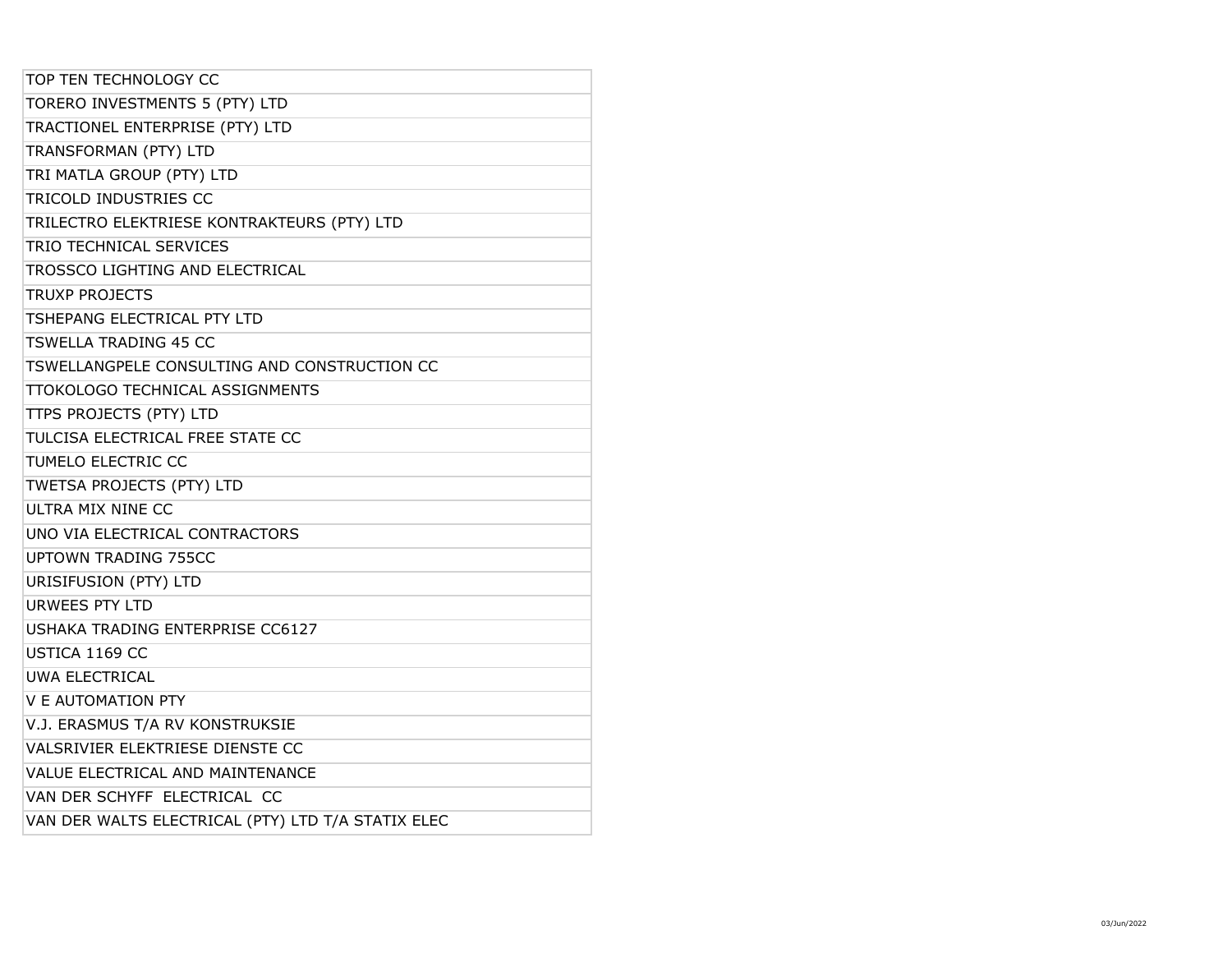| VANLECT ELECTRICAL SYSTEMS CC                      |
|----------------------------------------------------|
| <b>VENLEK CC</b>                                   |
| VENOM VOLT PROJECT ENTERPRISES                     |
| <b>VENTER ELEKTRIESE DIENSTE CC</b>                |
| <b>VESYMA TRADING ENTERPRISE</b>                   |
| VILJOENSKROON ELEKTRIES EN VERKOELING (PTY) LTD    |
| <b>VINNIES ELECTRICAL</b>                          |
| <b>VINSTEM CONSTRUCTORS</b>                        |
| <b>VOLT CURRENT ELETRICAL6736</b>                  |
| VOLTAGE TECH ELECTRICAL (PTY) LTD                  |
| <b>VOLTRIQ PTY LTD</b>                             |
| VOSDOR 015 CC                                      |
| <b>VRAUTECH PTY LTD</b>                            |
| VUKA PHANZI TRADING (PTY)LTD                       |
| WADE WALKER A DIVISION OF MURRAY AND ROBERTS LIMIT |
| <b>WAKA ELECTRICAL</b>                             |
| WAM ELECTRICAL (PTY) LTD                           |
| WAX ENGINEERING CONSTRUCTION (PTY) LTD             |
| WAYNE S ELECTRICAL CC                              |
| WELKOM WINDER SERVICES (PTY) LTD                   |
| <b>WENKO ELECTRICAL CC</b>                         |
| WESLEY S ELECTRICAL CC                             |
| <b>WESTONARIA ELECTRIC CC</b>                      |
| WILDFIRE TRADING 669 CC                            |
| WILGRO APPLIANCES CC                               |
| WINDING TECHNOLOGIES PTY LTD                       |
| WOMELKA TRADING BK T/A ELECTRO TECH ELECTRICAL     |
| WORK SMART ELECTRICAL (PTY) LTD                    |
| XTREME PROPERTIES (PTY) LTD                        |
| XYLONOR 118                                        |
| YENZA CONTRACTORS (PTY) LTD                        |
| YES ELECTRICAL (PTY) LTD                           |